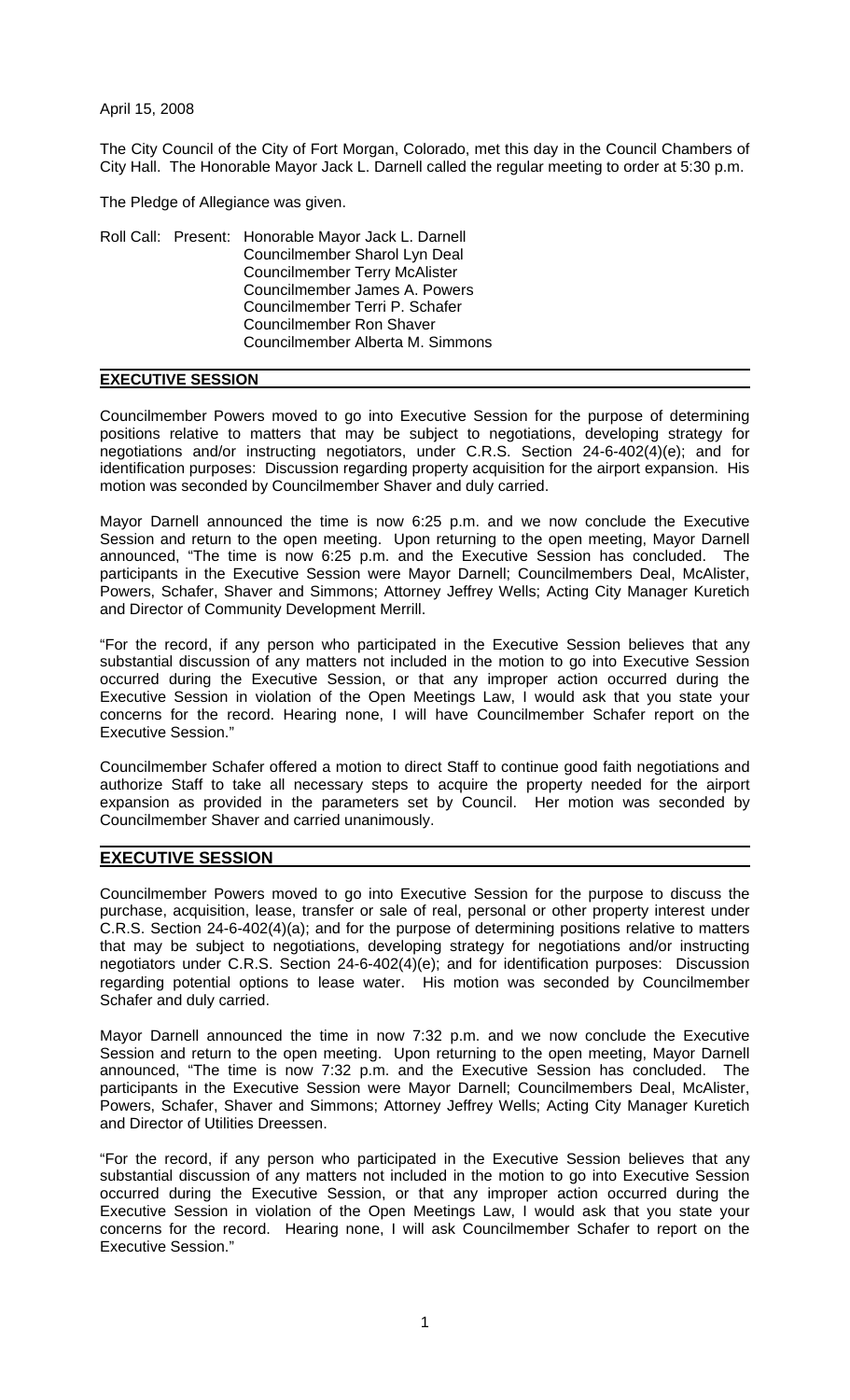Councilmember Schafer offered a motion to direct Staff to go forward with negotiations on potential options to lease water. Her motion was seconded by Councilmember McAlister and carried unanimously.

Attorney Wells added that he would like the record to reflect that the two Executives Sessions held tonight did not overlap. The report was given after the first Executive Session, but the public was not present. It was read again for informational purposes.

# **7:30 P.M. – REGULAR MEETING**

The meeting was also attended by Acting City Manager Keith Kuretich, City Attorney Jeffrey Wells, Police Lieutenant Darin Sagel, City Treasurer Pixie Jones, Utility Director Gary Dreessen, Community Development Director Pat Merrill, Community Services Director Don Shedd, Director of Human Resources & Risk Management Jody Prentice and City Clerk Andrea Strand.

### **APPOINTMENT OF COUNCILMEMBER TERRY MCALISTER TO THE HEALTH BOARD FOR THE CITY OF FORT MORGAN**

Councilmember Simmons offered a motion for Terry McAlister to serve as the Councilmember on the Health Board for the City of Fort Morgan. Her motion was seconded by Councilmember Schafer and duly carried.

#### **RESOLUTION AUTHORIZING THE MAYOR TO EXECUTE THE POLARIS ILS CONTRACT FOR HOSTED SERVICES BETWEEN THE CITY OF FORT MORGAN AND GIS INFORMATIONAL SYSTEMS, INC., DBA POLARIS LIBRARY SYSTEMS**

Director Shedd stated that the final contract for Council consideration, concerning the Integrated Library System was in their table files. This contract is between the City of Fort Morgan and GIS Informational Systems, Inc., dba Polaris Library Systems. He requested Council accept the bid in the amount of \$42,670. Attorney Wells stated that he had made changes to the original contract presented by Polaris and the company had accepted his changes.

Councilmember Simmons offered the following Resolution and moved for its adoption. Her motion was seconded by Councilmember Shaver; said Resolution being in words, letters and figures as follows, to-wit:

# **RESOLUTION NO. 08 04 03**

### **AUTHORIZING THE MAYOR TO EXECUTE THE POLARIS ILS CONTRACT FOR HOSTED SERVICES BETWEEN THE CITY OF FORT MORGAN AND GIS INFORMATIONAL SYSTEMS, INC. dba POLARIS LIBRARY SYSTEMS**

WHEREAS, the Fort Morgan Public Library received notice from their present host provider that their current computerized library service would be terminated on June 30, 2008; and,

WHEREAS, following a bid process, Polaris Library Systems was chosen as the preferred vendor; and,

WHEREAS, Polaris Library Systems has agreed to provide hardware and software related to a computerized library system to the Fort Morgan Public Library at an purchase price of \$42,670.00 with an annual cost of \$9,280.00; and,

WHEREAS, the parties have set forth a proposed agreement outlining the hosted services to be provided under this system in the attached Contract for Hosted Services incorporated herein by this reference; and,

WHEREAS, City Staff has recommended the approval and authorization of this contract with Polaris to implement the new Integrated Library System and to migrate the existing data from the current provider.

NOW, THEREFORE, BE IT RESOLVED BY THE CITY COUNCIL OF THE CITY OF FORT MORGAN, COLORADO:

SEC. 1: The Mayor is hereby authorized to execute the Contract for Hosted Services with Polaris Library Systems upon completion of the negotiations currently underway with Polaris.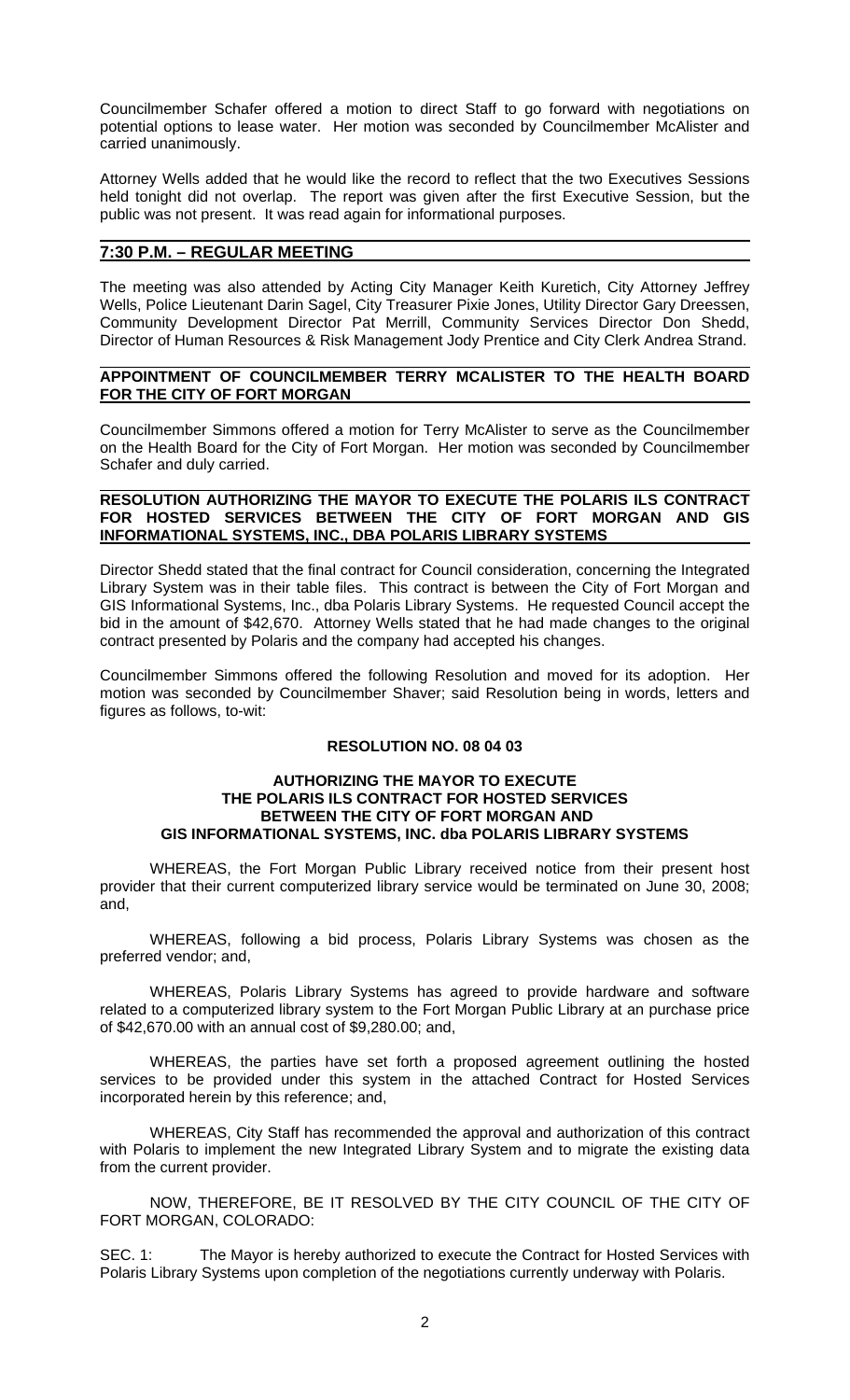INTRODUCED, PASSED, APPROVED AND ADOPTED this 15<sup>th</sup> day of April, 2008, the vote upon roll call being as follows:

Ayes: Mayor Darnell; Councilmembers Deal, McAlister, Powers, Schafer, Shaver and Simmons

Nays: None.

Absent /Abstain: None.

THE CITY COUNCIL OF THE CITY OF FORT MORGAN, COLORADO

[ SEAL ]

By: /s/ Mayor Jack Darnell

ATTEST:

/s/ Andrea Strand, City Clerk

STATE OF COLORADO ) COUNTY OF MORGAN ) ss. **CERTIFICATE** CITY OF FORT MORGAN )

 I, Andrea Strand, City Clerk of the City of Fort Morgan, Colorado, do hereby certify that the above and foregoing Resolution is a true, perfect and complete copy of the Resolution adopted by the City Council and is identical to the original thereof appearing in the official records of the City of Fort Morgan, Colorado, and that the same has not been, since its adoption, in any respect, rescinded or amended.

 IN TESTIMONY WHEREOF, I have hereunto set my hand and affixed the seal of the City of Fort Morgan this  $16<sup>th</sup>$  day of April, 2008.

/s/ Andrea Strand, City Clerk

## **RESOLUTION AUTHORIZING THE MAYOR TO SIGN A CONTRACT WITH TST, INC., CONSULTING ENGINEERS OF FORT COLLINS, COLORADO, FOR RAINBOW BRIDGE DESIGN WORK**

Director Merrill provided a presentation on the current condition of the Rainbow Bridge. Councilmember Deal provided information on the Pawnee Pioneer Trails Scenic Historic Byway for the State of Colorado. The presentation revealed the items in need of repair to make the approach to the Bridge more attractive. Treasurer Jones provided information that this budget item would be approved for Conservation Trust Funding.

Councilmember Deal offered the following Resolution and moved for its adoption. Her motion was seconded by Councilmember Powers; said Resolution being in words, letters and figures as follows, to-wit:

### **RESOLUTION NO. 08 04 04**

#### **AUTHORIZING THE MAYOR TO EXECUTE THE AGREEMENT BETWEEN THE CITY OF FORT MORGAN AND TST, INC. CONSULTING ENGINEERS AND AUTHORIZING THE FUNDING TO RECEIVE A GRANT FROM THE COLORADO DEPARTMENT OF TRANSPORTATION (CDOT)**

WHEREAS, the City desires to have certain engineering and surveying services performed by TST, Inc. Consulting Engineers for the preparation of construction drawings for the Rainbow Bridge Park Project; and,

WHEREAS the City has been awarded a grant from CDOT in the amount of \$20,000 to pay for the majority of the engineering and surveying services to be performed by TST; and,

WHEREAS, the City has agreed to supply a 20% match in the amount of \$5,000, pursuant to the terms of the grant; and,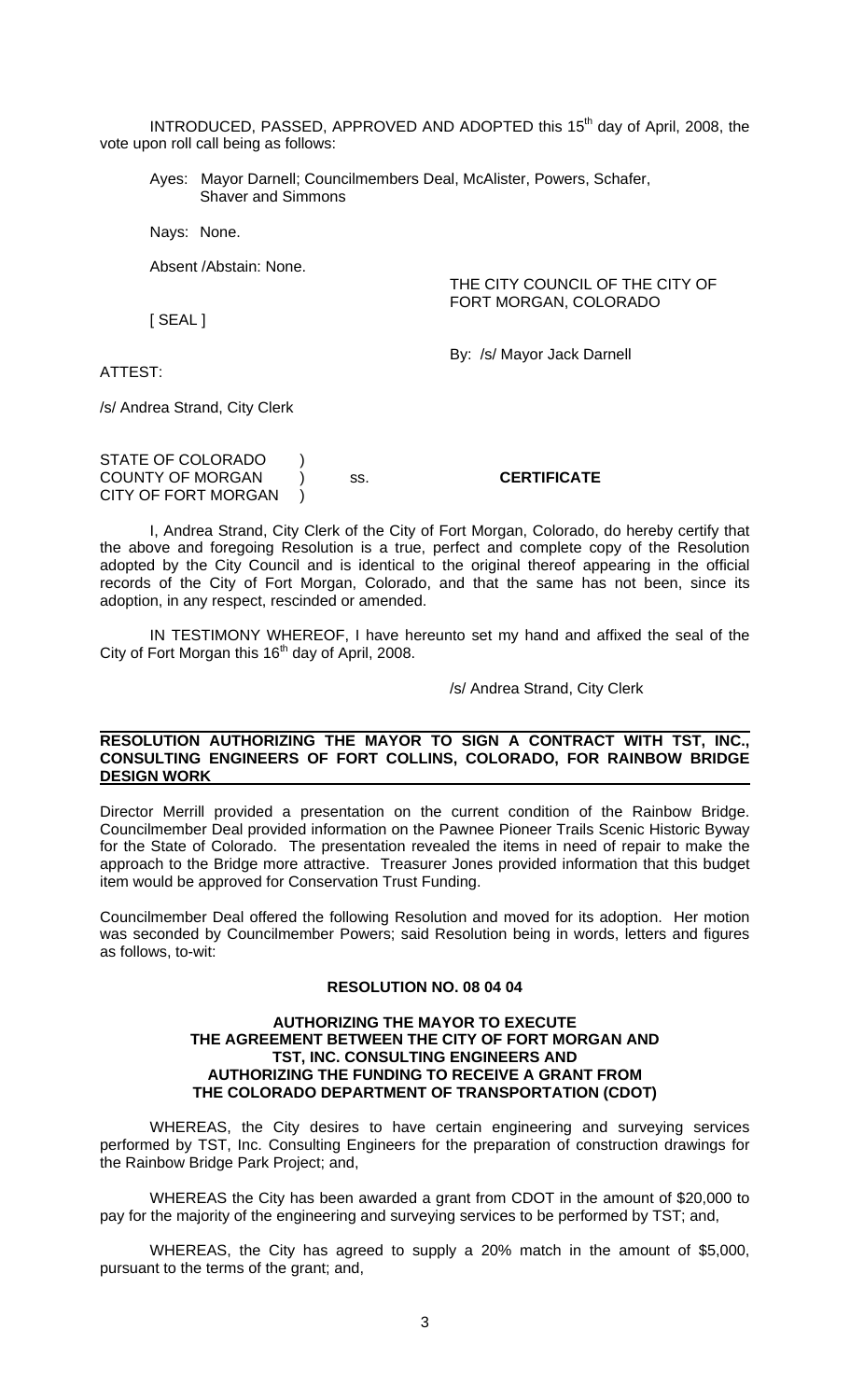WHEREAS, the engineering and surveying services are necessary for a landscaping and beautification project for the historic Rainbow Bridge.

NOW, THEREFORE, BE IT RESOLVED BY THE CITY COUNCIL OF THE CITY OF FORT MORGAN, COLORADO:

Sec. 1: The Mayor is hereby authorized to execute the Agreement for Professional Services for Rainbow Park Bridge.

Sec. 2: The City Council hereby authorizes \$5,000 to fund the matching requirement as set forth in the grant with CDOT.

INTRODUCED, PASSED, APPROVED AND ADOPTED this 15<sup>th</sup> day of April, 2008, the vote upon roll call being as follows:

Ayes: Mayor Darnell; Councilmembers Deal, McAlister, Powers, Schafer, Shaver and Simmons

Nays: None.

Absent /Abstain: None.

THE CITY COUNCIL OF THE CITY OF FORT MORGAN, COLORADO

[ SEAL ]

BY: /s/ Mayor Jack Darnell

ATTEST:

/s/ Andrea Strand, City Clerk

| STATE OF COLORADO          |     |             |
|----------------------------|-----|-------------|
| <b>COUNTY OF MORGAN</b>    | SS. | CERTIFICATE |
| <b>CITY OF FORT MORGAN</b> |     |             |

 I, Andrea Strand, City Clerk of the City of Fort Morgan, Colorado, do hereby certify that the above and foregoing Resolution is a true, perfect and complete copy of the Resolution adopted by the City Council and is identical to the original thereof appearing in the official records of the City of Fort Morgan, Colorado, and that the same has not been, since its adoption, in any respect, rescinded or amended.

 IN TESTIMONY WHEREOF, I have hereunto set my hand and affixed the seal of the City of Fort Morgan this  $16<sup>th</sup>$  day of April, 2008.

/s/ Andrea Strand, City Clerk

## **RESOLUTION IN SUPPORT OF THE NORTHERN INTEGRATED SUPPLY PROJECT (NISP)**

Director Dreessen read the proposed Resolution in support of the Northern Integrated Supply Project and stated that this was discussed at the Spring Water Users Meeting attended by City Staff and Councilmembers last week. He asked for Council consideration to authorize this Resolution.

Councilmember McAlister asked if NISP would be economically feasible. Attorney Wells responded that in comparison to other water sources, it is. He stated that that portion of the Resolution could be stricken.

Councilmember Powers offered a Resolution and moved for its adoption. His motion was seconded by Councilmember Simmons; said Resolution being in words, letters and figures as follows, to-wit:

# **RESOLUTION NO 08 04 05**

### **IN SUPPORT OF THE**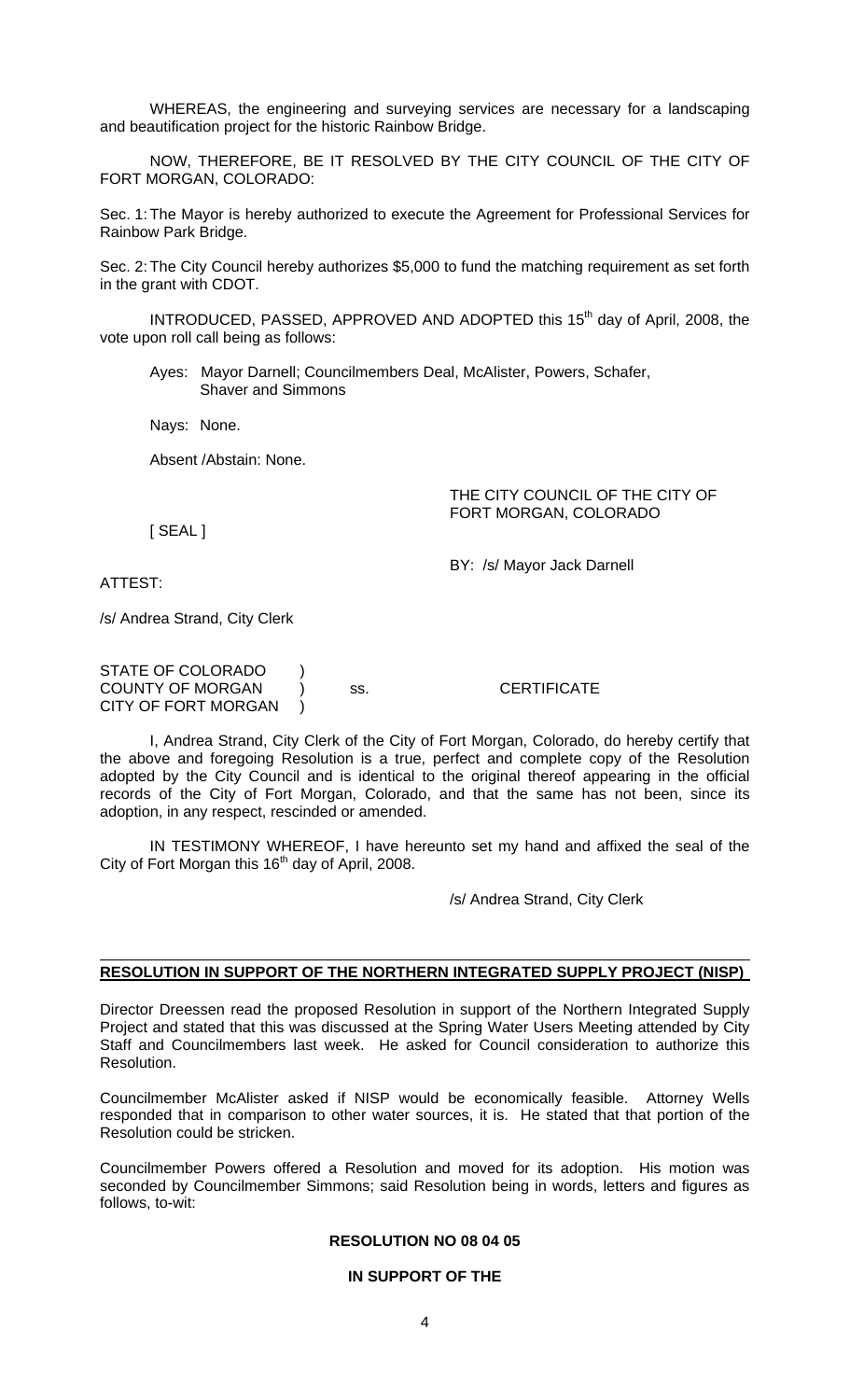# **THE NORTHERN INTEGRATED SUPPLY PROJECT (NISP)**

WHEREAS, the City of Fort Morgan, Colorado is a Participant in the Northern Integrated Supply Project (NISP); and,

WHEREAS, participation in NISP is economically feasible for the City; and,

WHEREAS, the City currently supplies part of its water needs through temporary water leases; and,

WHEREAS, participation in NISP provides an opportunity to secure water to meet the current needs of the City's water supply; and,

WHEREAS, participation in NISP provides for the anticipated needs and the growth of the City; and,

WHEREAS, investing in NISP will help to diversify the City's water portfolio to offset the negative impacts of drought conditions; and,

WHEREAS, the City desires to be proactive in its endeavor to ensure future water supplies for the citizens of the City of Fort Morgan.

NOW, THEREFORE, BE IT RESOLVED BY THE CITY COUNCIL OF THE CITY OF FORT MORGAN, COLORADO:

SEC. 1: The City Council for the City of Fort Morgan hereby states its support of the Northern Integrated Supply Project and the water supply the project will provide.

INTRODUCED, PASSED, APPROVED AND ADOPTED this 15<sup>th</sup> day of April, 2008, the vote upon roll call being as follows:

Ayes: Mayor Darnell; Councilmembers Deal, McAlister, Powers, Schafer, Shaver and Simmons Nays: None.

Absent /Abstain: None.

## THE CITY COUNCIL OF THE CITY OF FORT MORGAN, COLORADO

[ SEAL ]

By: /s/ Mayor Jack Darnell

ATTEST:

/s/ Andrea Strand, City Clerk

STATE OF COLORADO ) COUNTY OF MORGAN ) ss. CERTIFICATE CITY OF FORT MORGAN

 I, Andrea Strand, City Clerk of the City of Fort Morgan, Colorado, do hereby certify that the above and foregoing Resolution is a true, perfect and complete copy of the Resolution adopted by the City Council and is identical to the original thereof appearing in the official records of the City of Fort Morgan, Colorado, and that the same has not been, since its adoption, in any respect, rescinded or amended.

 IN TESTIMONY WHEREOF, I have hereunto set my hand and affixed the seal of the City of Fort Morgan this  $16<sup>th</sup>$  day of April, 2008.

/s/ Andrea Strand, City Clerk

# **CONSENT AGENDA (BY RESOLUTION AND ACTING AS THE LOCAL LICENSING AUTHORITY)**

Clerk Strand presented the Consent Agenda for Council consideration. Councilmember Simmons offered a Resolution to approve the Consent Agenda as presented and moved for its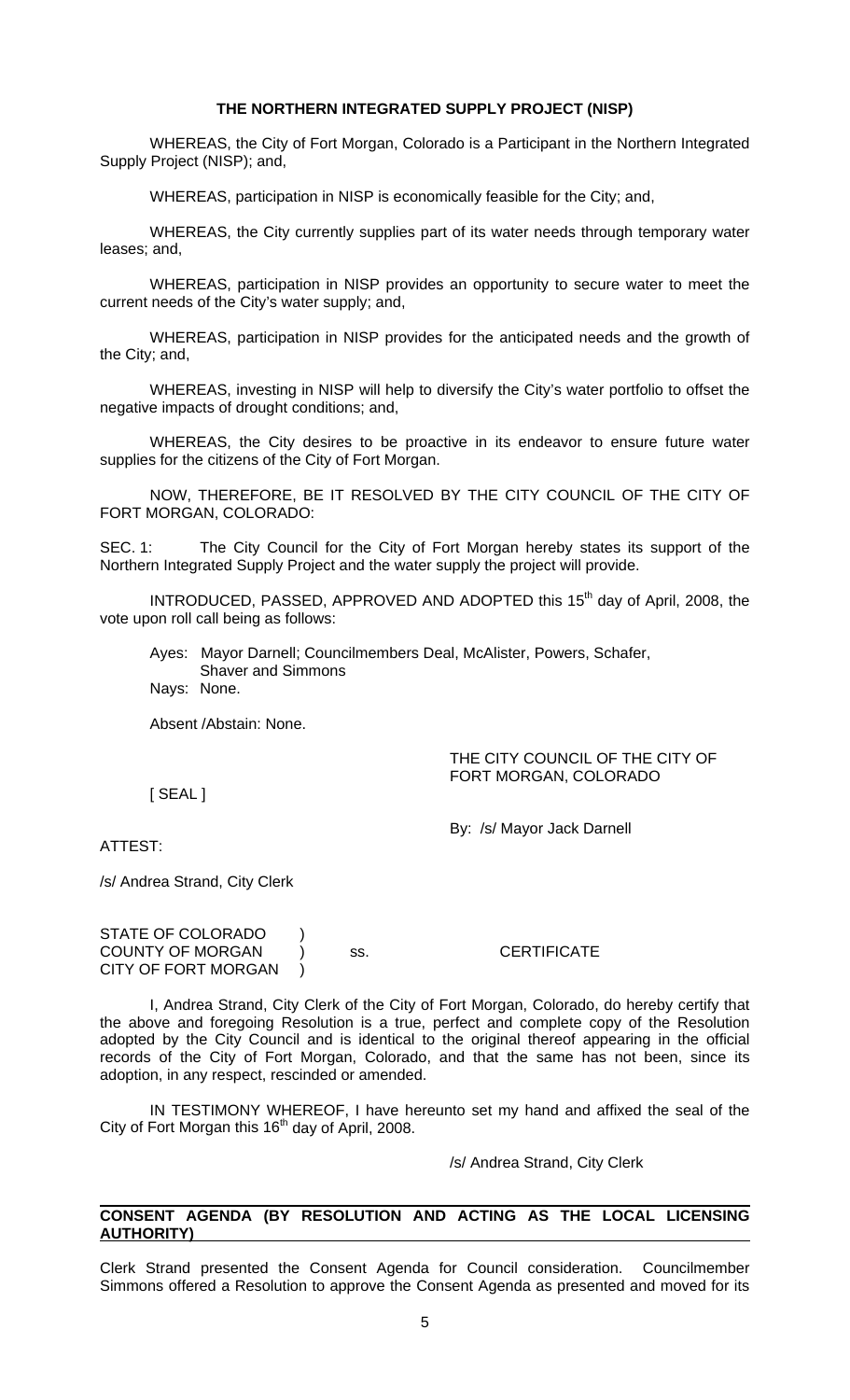adoption. Her motion was seconded by Councilmember Schafer; said Consent Agenda being in words, letters and figures as follows, to wit:

- A. Approve the minutes from the April 1, 2008, regular meeting.
- B. Approve the Disbursements and Payroll for March 2008.

# **Disbursements Report – March 2008**

| A Kid's Place, class                                                                        | \$60.00      |
|---------------------------------------------------------------------------------------------|--------------|
| Accurint, contract fees                                                                     | \$343.50     |
| Active Lock Service, lock installation                                                      | \$1,000.00   |
| Adam Blake, supplies                                                                        | \$100.00     |
| Adams County Sheriff Civil Div., subpoena service                                           | \$10.50      |
| ADP Screening & Selection Svs., pre-employment                                              | \$24.60      |
| Advanced Automotive, repairs                                                                | \$952.75     |
| Affiliated Credit Service, misc. deduction                                                  | \$200.00     |
| AFLAC, additional insurance                                                                 | \$2,156.19   |
| Ambiente H2O Inc., supplies                                                                 | \$1,291.00   |
| American Eagle Distributing, beer                                                           | \$106.00     |
| American Library Association, subscription                                                  | \$70.00      |
| American Security, monitor security system                                                  | \$2,299.25   |
| American Sprinkler, Inc., inspections                                                       | \$350.00     |
| Applied Chemical Magnesias, supplies                                                        | \$3,483.16   |
| Aqua Home Entertainment, supplies                                                           | \$45.98      |
| Arby's, meals                                                                               | \$41.36      |
| B & B Home Appliance Center, supplies                                                       | \$219.00     |
| Backflow Prevention Supply, Inc. supplies                                                   | \$190.49     |
| Baker & Taylor Inc., books                                                                  | \$362.69     |
| Better Business Bureau, dues                                                                | \$481.50     |
| Big Door Company, doors                                                                     | \$1,044.00   |
| Bijou T Quest, supplies                                                                     | \$219.00     |
| Bloedorn Lumber-Fort Morgan, supplies                                                       | \$2,087.35   |
| <b>BNSF Railway Company, leases</b>                                                         | \$772.50     |
| Books In Motion, supplies                                                                   | \$39.96      |
| Brandenburg & McGuire P.C., judge's fees                                                    | \$487.70     |
| Brazelton Realty, CBT water                                                                 | \$5,000.00   |
| Bresnan Communications, internet/cable                                                      | \$223.29     |
| Brodart Co., supplies                                                                       | \$23.85      |
| Brown's Shoe Fit Co., shoes                                                                 | \$475.49     |
| Bruntz Electric Inc., repairs                                                               | \$56.44      |
| <b>Bud's Septic Service, repairs</b>                                                        | \$330.00     |
| <b>Business Mart, supplies</b>                                                              | \$159.30     |
| Butane Power & Equipment, propane                                                           | \$101.06     |
| C.E.M. Sales & Service, supplies                                                            | \$204.63     |
| Cabela's, Inc., supplies                                                                    | \$254.37     |
| California Contractors, supplies                                                            | \$143.76     |
| Canfield Drilling Co., supplies                                                             | \$35.34      |
| Cantin, Brian, refund loan payment                                                          | \$131.71     |
| Carlos Vasquez, repurchase lot                                                              | \$200.00     |
| CBA-CLE in Colorado, seminar                                                                | \$99.00      |
| Central Auto Parts, supplies                                                                | \$7,691.36   |
| CH Diagnostic & Consulting, consulting                                                      | \$490.00     |
| Chemtrac Systems, Inc. supplies                                                             | \$1,139.00   |
| CIRSA, deductible claim                                                                     | \$1,517.24   |
| City of Fort Lupton, lease payment                                                          | \$1,000.00   |
|                                                                                             | \$170,882.00 |
| City of Fort Morgan, health insurance premiums<br>City of Fort Morgan, replenish petty cash | \$6,544.39   |
| City of Fort Morgan, utilities                                                              | \$39,864.64  |
| Claudia Nickell, reimbursement                                                              | \$11.17      |
|                                                                                             |              |
| Cleveland Golf, supplies                                                                    | \$1,991.18   |
| CliC, class                                                                                 | \$90.00      |
| CNH CAPITAL, supplies                                                                       | \$727.04     |
| Co Dept of Revenue, payroll taxes                                                           | \$17,357.00  |
| Co Dept of Revenue, sales tax                                                               | \$41,682.00  |
| Co Family Support Registry, misc. deduction                                                 | \$2,585.60   |
| Colo Association of Libraries, class                                                        | \$80.00      |
| Colorado Code Publishing Co., supplies                                                      | \$239.00     |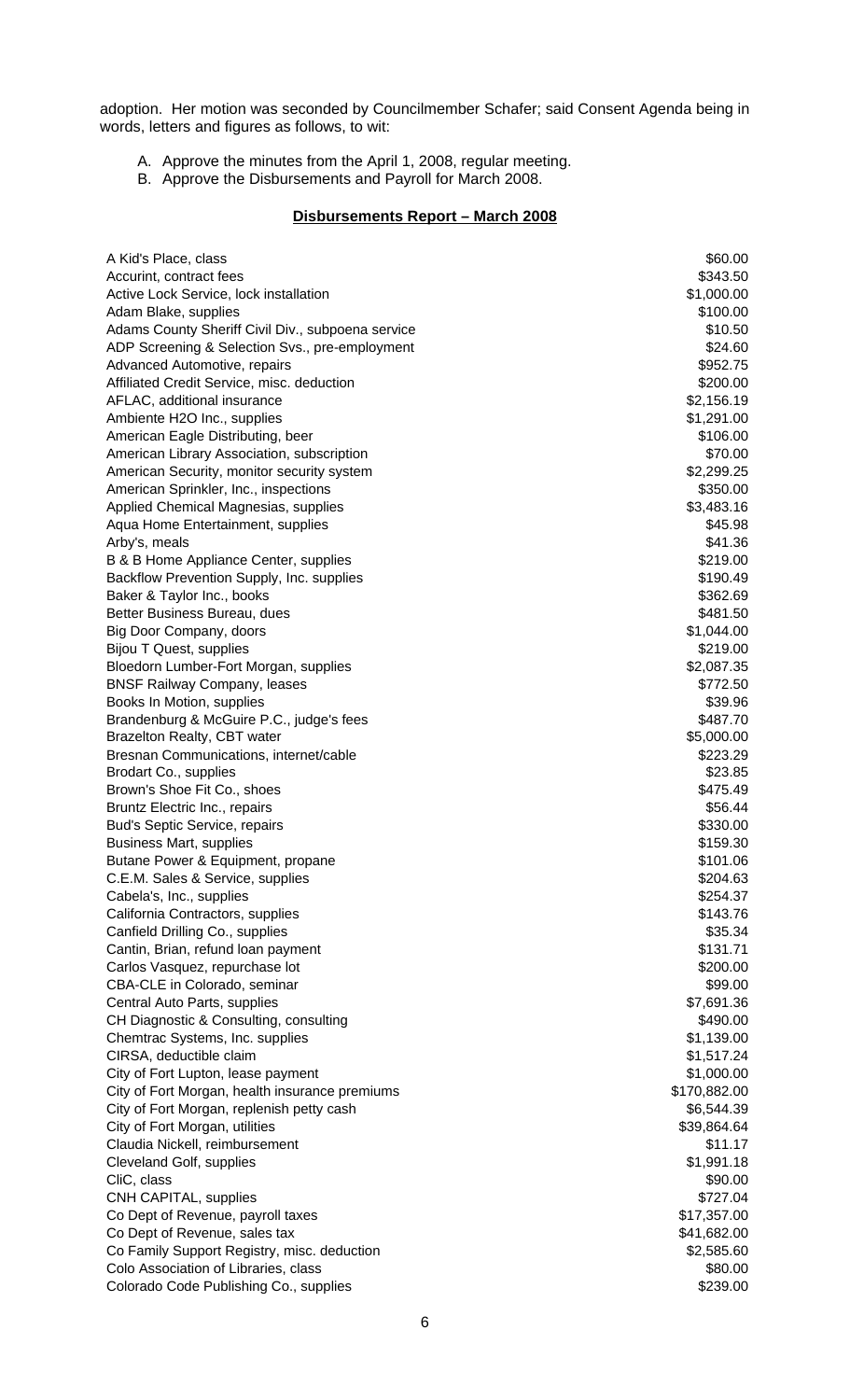| Colorado Department of Revenue, admin fee                                    | \$127.18                |
|------------------------------------------------------------------------------|-------------------------|
| Colorado Dept of Public Health & Env., toxicology                            | \$25.00                 |
| Colorado Golf & Turf, supplies                                               | \$299.64                |
| Colorado Municipal League, conference                                        | \$1,807.00              |
| Colorado Plains Medical Center, ER visit, x-rays                             | \$455.98                |
| Colorado Plains Medical Center, health fair                                  | \$6,867.10              |
| Colorado Rural Electric Assoc., dues                                         | \$626.40                |
| Colorado Water Congress, dues                                                | \$109.00<br>\$150.44    |
| <b>Complete Mailing Solutions, supplies</b><br>ConocoPhillips, fuel          | \$5,277.81              |
| Conserve-A-Watt, supplies                                                    | \$367.26                |
| Corporate Express, supplies                                                  | \$530.68                |
| Counter Trade Products, Inc., supplies                                       | \$1,646.00              |
| Country Hardware & Farm Supply, supplies                                     | \$22.14                 |
| Country Steak Out, meals                                                     | \$180.00                |
| Countryside Services, ice removal                                            | \$1,327.50              |
| Coup, Kurt, reimbursement                                                    | \$74.12                 |
| Cox Oil Company, fuel                                                        | \$197.00                |
| Curtis 1000 Inc., supplies                                                   | \$2,409.99              |
| Dahl of Ft Morgan, supplies                                                  | \$220.70                |
| Dana Kepner Company, supplies                                                | \$8,023.76              |
| Dell Marketing L.P., supplies                                                | \$9,028.19              |
| Diamond Vogel Paint Center, supplies                                         | \$310.70                |
| Diebold, maintenance                                                         | \$392.00                |
| Digital Retirement Solutions, pension                                        | \$29,272.33<br>\$200.00 |
| Dillinger, Michael D., cash advance<br>Discount Tire of Ft. Morgan, tires    | \$517.50                |
| Dive Rescue International, Inc., supplies                                    | \$208.07                |
| Dominick Lucero, reimbursement                                               | \$45.93                 |
| Donna's Floral and Gifts, plant,                                             | \$30.00                 |
| Don's Diesel & Auto Service, repairs                                         | \$4,307.03              |
| DPC Industries Inc., supplies                                                | \$409.64                |
| Dutton-Lainson Company, transformers                                         | \$9,350.00              |
| E & G Terminal, Inc., supplies                                               | \$437.00                |
| Easy Picker Golf Products, supplies                                          | \$186.87                |
| Edwards Flowerland & Groc., groceries                                        | \$282.84                |
| Edwin S. Chapin, contracted labor                                            | \$182.10                |
| Elan, credit card charges                                                    | \$5,649.98              |
| Electrical Apparatus Svc., maintenance, repairs                              | \$3,546.64              |
| EnviroTech Services, Inc., supplies                                          | \$15,105.14             |
| Eric K. Thompson, contracted labor                                           | \$195.00                |
| Erin Roop, fitness instructor                                                | \$434.80                |
| Erma Dechant, reimbursement                                                  | \$7.04                  |
| <b>Essential Safety Products, supplies</b><br>Eurich, Yolanda, reimbursement | \$631.54<br>\$66.95     |
| Event Promotions Now, supplies                                               | \$184.95                |
| Faris Machinery Company, supplies                                            | \$3,090.26              |
| Farmers State Bank, payroll taxes                                            | \$59,950.40             |
| <b>Fastenal Company, supplies</b>                                            | \$29.18                 |
| Ferguson Enterprises Inc., supplies                                          | \$8,706.00              |
| Fire & Police Pension Assoc., contributions                                  | \$6,376.25              |
| First Aid 2000, supplies                                                     | \$454.25                |
| First Class Security System, monitor security system                         | \$550.00                |
| Fleet Services, fuel                                                         | \$153.08                |
| Foot-Joy, supplies                                                           | \$2,667.16              |
| Fore! Reservations, Inc., software                                           | \$1,100.00              |
| Fort Morgan Auto Center, parts                                               | \$154.49                |
| Fort Morgan Chamber of Commerce, contribution,                               |                         |
| dues                                                                         | \$7,200.00<br>\$87.45   |
| Fort Morgan Floral, flowers<br>Fort Morgan Golf Course, meals                | \$252.00                |
| Fort Morgan Lions Club, dues, meals                                          | \$278.00                |
| Fort Morgan Medical Group, physical                                          | \$300.00                |
| Fort Morgan Municipal Court, NSF fees                                        | \$4.00                  |
| Fort Morgan Paint Bucket, supplies                                           | \$8.20                  |
| Fort Morgan Veterinary Clinic, euthanasia, exams                             | \$59.58                 |
| Fort Morgan Volunteer Fire Dept., reimbursement                              | \$188.25                |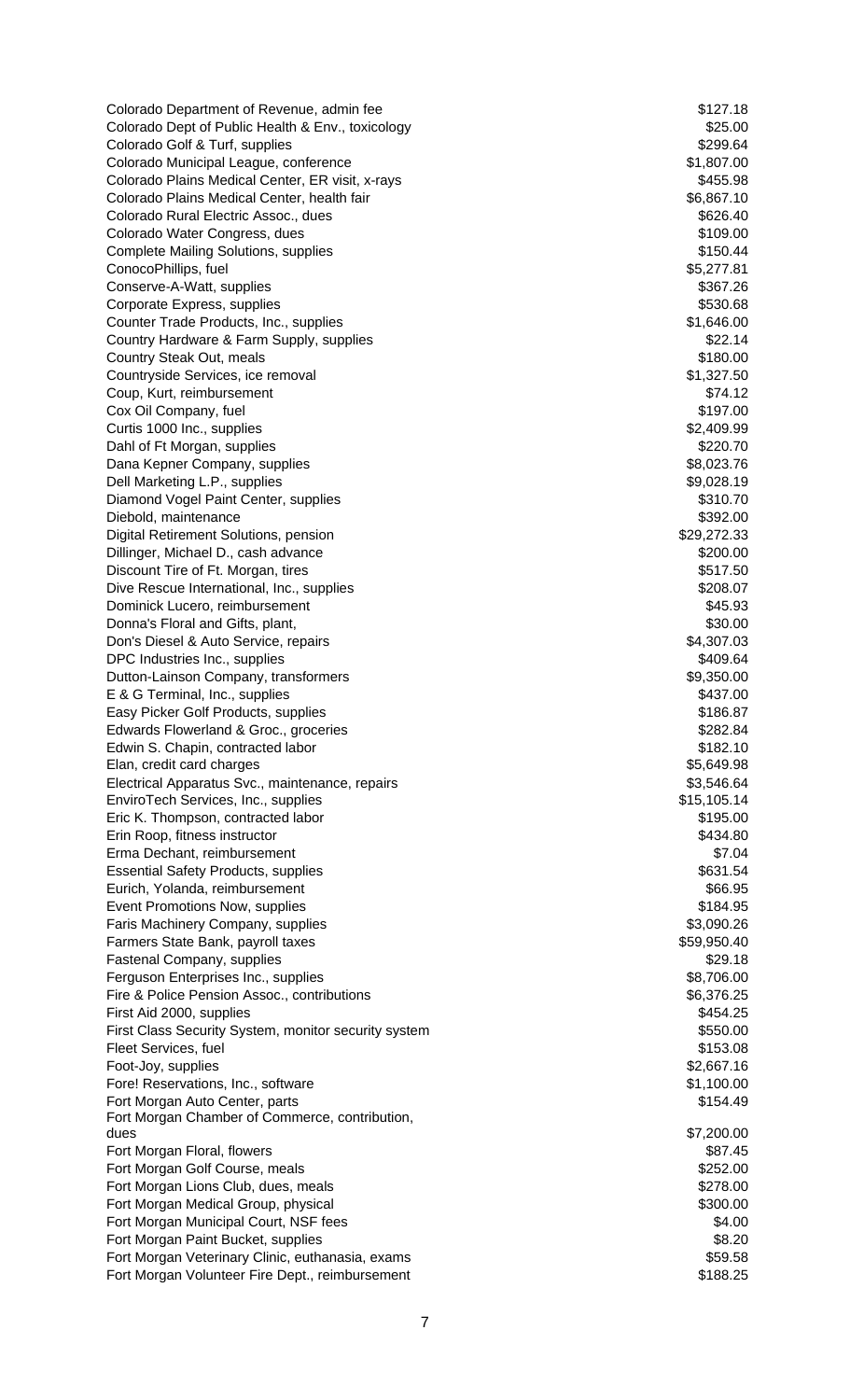Fortna Equipment Co., Inc., supplies  $$8,015.00$ FPPA, death/dismemberment policy and the state of the state of the state of the state of the state of the state of the state of the state of the state of the state of the state of the state of the state of the state of the Ft.Morgan Ladies Golf Assoc., dues \$60.00 Ft.Morgan Mens Golf Assn. handicap fees \$1,830.00 Fuller & Associates, supplies  $$555.53$ G & K Services, uniform/rug cleaning  $$3,146.82$ GALLS, supplies  $$60.90$ Garretsons Sport Center, supplies \$295.93 Gas Equipment Co of Denver, supplies  $$27.03$ GE Analytical Instruments, maintenance kits **61,780.40** \$1,780.40 Gemplers Inc., supplies  $$513.35$ General Chemical Performance, supplies  $$3,635.69$ Generations Health Care, labs  $$215.00$ George Finnell, program  $$75.00$ Gopher Land Leveling, snow removal **\$10,860.00** \$10,860.00 GOVConnection, Inc., supplies  $$282.31$ Grainger, supplies  $$2,516.19$ Granit Bronz, name plaque  $$528.00$ Great Copier Service Inc., copies, maintenance  $$1,136.64$ Greatwest Trailer and Truck, supplies  $$286.00$ Guardian, additional insurance \$3,330.92 Harcros Chemicals, Inc., supplies  $$1,850.00$ Helena Chemical Company, supplies  $$7,040.00$ Hewlett-Packard Company, supplies  $$170.00$ High Country Beverage Corp, beer \$33.50 Hill Petroleum, fuel **\$2,092.07** Hillyard - Denver, supplies  $$140.77$ Hogan, Bruce, TKD instructor  $$388.75$ HSBC Business Solutions, supplies **\$189.99** \$189.99 Humana Insurance Co. Inc., additional insurance **\$197.63** \$197.63  $I$ AEI, class  $$135.00$ Imperial Supplies LLC, supplies  $\blacktriangleright$  1.1  $\blacktriangleright$  1.1  $\blacktriangleright$  1.1  $\blacktriangleright$  1.1  $\blacktriangleright$  1.1  $\blacktriangleright$  1.1  $\blacktriangleright$  1.1  $\blacktriangleright$  1.1  $\blacktriangleright$  1.1  $\blacktriangleright$  1.1  $\blacktriangleright$  1.1  $\blacktriangleright$  1.1  $\blacktriangleright$  1.1  $\blacktriangleright$  1.1  $\blacktriangleright$  1.1  $\blacktriangleright$  1. Impressions By Bird, LLC, supplies  $$1,763.75$ Intermountain Valve & Controls, supplies  $$128.63$ Interstate Battery of the Rockies, batteries  $$62.95$ IVIEW Diagnostics, Inc., x-rays  $$36.00$ iWorQ Systems, consulting  $$1,200.00$ J & S Contractors Supply Co., supplies  $\frac{1}{2}$  supplies  $\frac{5529.16}{2}$ Jeff Ashbrook, flooring \$1,181.25 Jodie Wiley, refund \$3.00 Johnson, Holscher & Company, audit 2007 \$7,000.00 Kauffman Pest Control Company, pest control  $$315.00$ Kay Jan Inc., supplies  $$193.26$ Keith Kuretich, reimbursement  $$11.00$ Kentec Communications Inc, pager service/internet  $$55.75$ KFTM/KBRU, ads \$430.00 Kriz Davis Company, supplies  $$187.81$ Kustom Signals, Inc., supplies  $$37.00$ L L Johnson Distributing, supplies  $$6,649.59$ Language Line Services, interpretation  $$75.46$ Linda F Howell, TKD instructor  $$388.75$ Lisa Lavonne Lebsock, refund \$30.00 Live Eyewear, supplies  $\sim$  5606.92 M & M Cooperative, propane  $$766.50$ M E A N, purchased power \$749,460.64 M&S Electric Motor Repair, repairs \$95.86 McDonald Physical Therapy, pre-employment  $$30.00$ McDowell, Rachel, reimbursement  $$22.42$ McFadden Consulting Group, consulting  $$3,262.50$ McJunkin Red Man Corporation, supplies  $$569.22$ McMaster-Carr Supply Co, supplies  $$27.65$ Merrill, Patrick, reimbursement  $$3.62$ Mesa Hotline School, class \$300.00 Michael John Nagy, settlement  $$27,513.00$ Michelle's Advertising, advertising  $$947.26$ Midwest Gas & Grocery, LLC, fuel \$8,133.71 Midwestern Millwright, supplies  $$907.35$ 

8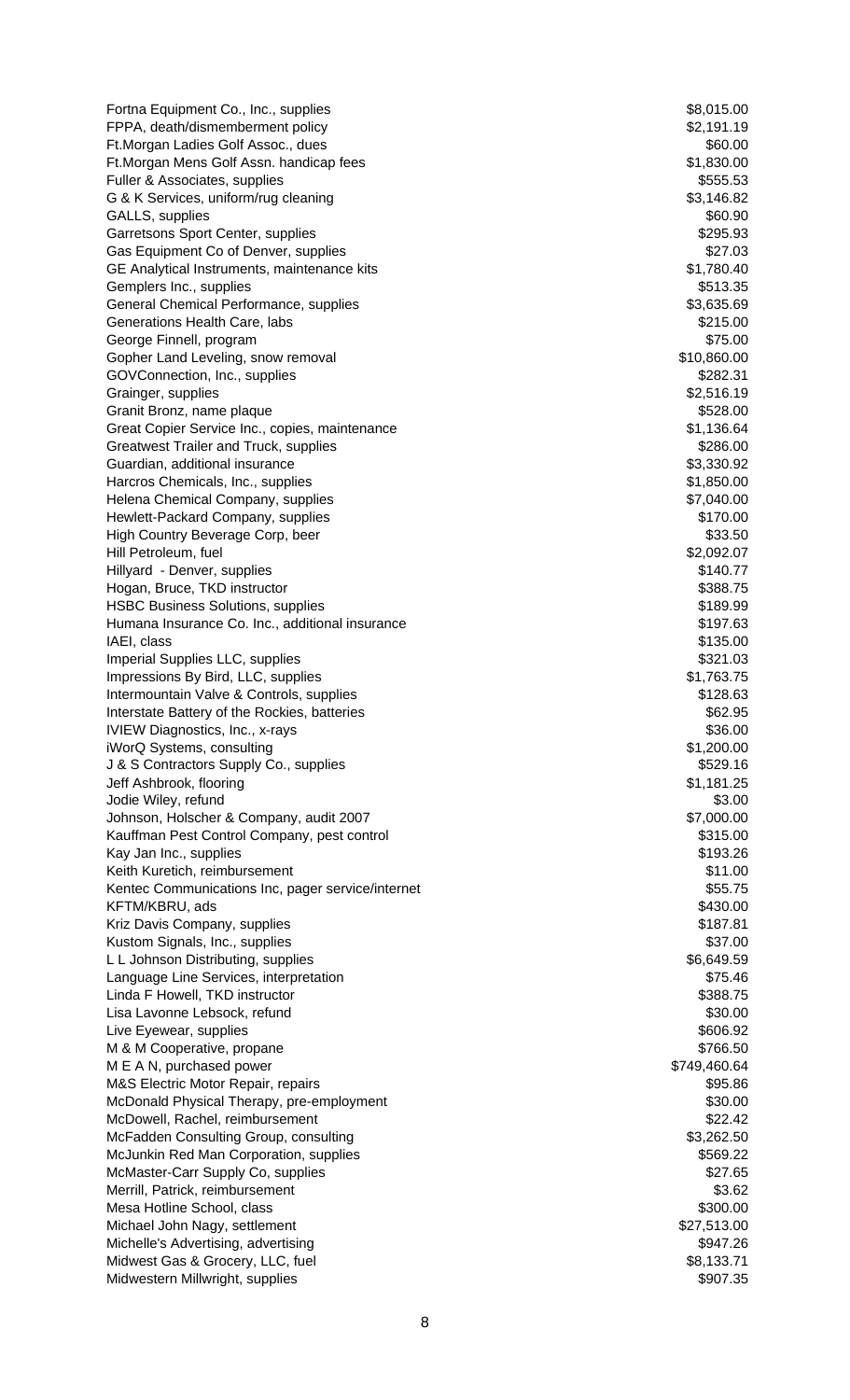| MINITEX, supplies                                                                          | \$501.00                |
|--------------------------------------------------------------------------------------------|-------------------------|
| Model Cleaners Inc., drycleaning                                                           | \$356.37                |
| Morgan Co School Dist RE-3, milk                                                           | \$441.55                |
| Morgan Community College, books                                                            | \$27.50                 |
| Morgan County Central Svs., fuel                                                           | \$3,378.85              |
| Morgan County Dept Solid Waste, landfill charges                                           | \$16,705.44             |
| Morgan County Economic Dev., meeting                                                       | \$280.00                |
| Morgan County General Fund, permit                                                         | \$100.00<br>\$75.92     |
| Morgan County General Fund, phone charges<br>Morgan County Rural Elec Assoc, utilities     | \$4,801.67              |
| Morgan Cty Quality Water, monthly service                                                  | \$184.00                |
| Morgan Heights Water & Sewer, sewer charges                                                | \$1,308.00              |
| Morgan Sand & Gravel Inc., snow removal                                                    | \$2,995.00              |
| Mountain States Pipe & Supply, supplies                                                    | \$9,519.05              |
| Mr. D's Ace Home Center, supplies                                                          | \$1,985.91              |
| Murdoch's Farm/Ranch Supply, supplies                                                      | \$224.94                |
| Murdoch's Farm/Ranch Supply, supplies                                                      | \$2,616.74              |
| Mustangs Fuel & Car Wash, fuel/car washes                                                  | \$491.37                |
| Nation Engineering Service, consulting                                                     | \$1,540.00              |
| National Enterntainment Tech., supplies                                                    | \$453.44                |
| National Meter & Automation, ERT's                                                         | \$5,143.67              |
| National Public Gas Agency, purchased gas                                                  | \$822,382.30            |
| NECFFA, dues                                                                               | \$58.00                 |
| Nestor Excavating LLC, snow removal                                                        | \$270.00                |
| Neve's Uniforms Inc., uniforms                                                             | \$1,801.90              |
| Newco Incorporated, supplies                                                               | \$176.11                |
| North Safety Products LTD, supplies                                                        | \$41.13                 |
| Northeast Fire Safety, inspections<br>Northern Co Water Conservancy, carry over water      | \$302.00                |
| units                                                                                      | \$24,246.64             |
| Northern Colorado Paper, supplies                                                          | \$1,735.74              |
| NRPA, dues                                                                                 | \$135.00                |
| Office Depot Card Plan, supplies                                                           | \$1,289.71              |
| Optometry Clinic of Ft Morgan, glasses                                                     | \$401.00                |
| P B S, supplies                                                                            | \$19.98                 |
| Parker Ag Services LLC, sludge removal                                                     | \$7,997.17              |
| Part Smart Carquest, supplies                                                              | \$1,216.67              |
| Patricia L. Bennett, contracted labor                                                      | \$160.60                |
| Pavement Repair & Supplies, repairs                                                        | \$1,525.00              |
| PayFlex Systems USA, Inc. sect 125 plan                                                    | \$3,568.28              |
| PayFlex Systems USA, Inc., admin fees                                                      | \$212.00                |
| Pepsi-Cola, pop                                                                            | \$456.20                |
| PERA 401K, contributions                                                                   | \$9,346.00              |
| PERA, pension<br>Perkins, Jane, reimbursement                                              | \$83,387.26<br>\$139.35 |
| Pets R People Too, shipping                                                                | \$20.23                 |
| Ping Inc, supplies                                                                         | \$851.29                |
| Pinnacol Assurance, deductible                                                             | \$1,064.52              |
| Pitney Bowes Inc, lease charges                                                            | \$680.00                |
| Platte Avenue Lateral Com, assessments                                                     | \$216.00                |
| Platte Valley Hearing Center, hearing tests                                                | \$60.00                 |
| Portable Welding Service, repairs                                                          | \$382.52                |
| Precision Transmission, repairs                                                            | \$79.00                 |
| Premiumwear, Inc., supplies                                                                | \$173.15                |
| Pre-Paid Legal Services, additional insurance                                              | \$283.00                |
| Progressive 15, registration                                                               | \$55.00                 |
| Propst, Rebecah, book                                                                      | \$12.95                 |
| <b>Quill Corporation, supplies</b>                                                         | \$1,600.70              |
| Qwest, monthly service                                                                     | \$3,183.68              |
| Railroad Management Company, rent                                                          | \$82.50                 |
| Ransom Boone Excavating, snow removal                                                      | \$1,895.00              |
| Red Arrow Manufacturing, supplies                                                          | \$121.98                |
| Redwood Toxicology Lab Inc., labs                                                          | \$104.00                |
| Rite Aid Pharmacies, supplies                                                              | \$17.33                 |
| Riverside Co Dept of Child Services, misc. deductions<br>Rocky Mountain Door Systems, door | \$390.00<br>\$1,053.00  |
| Rudy's GTO, fuel                                                                           | \$164.48                |
|                                                                                            |                         |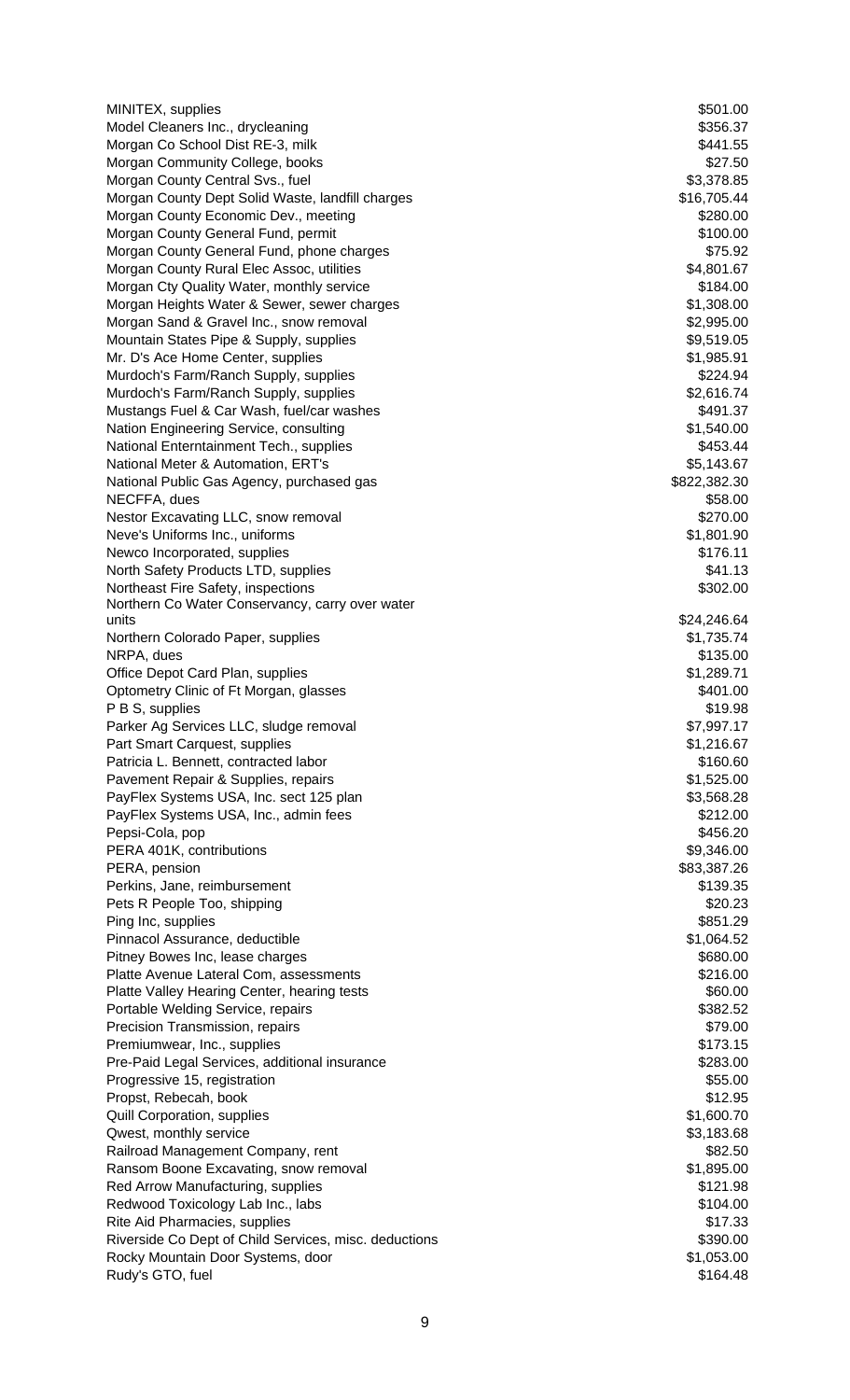Ruhl Distributing Company, supplies  $$418.20$ Ruppels Plumbing & Heating, repairs \$56.00 Ryley Carlock & Applewhite, legal services  $$425.48$ Safeguard Business System, supplies \$132.04 Safeway Stores Inc., supplies  $$5.49$ Sagel, Darin, reimbursement \$46.84 Sailsbery Supply Company, supplies  $$477.88$ Sears Commercial One, supplies  $$6.34$ Service Master, janitorial service **\$3,570.00** \$3,570.00 Share Corporation, supplies  $$188.29$ Sherwin-Williams, supplies  $$282.47$ Shervl Groves, TKD instructor  $$388.75$ Sheshunoff Information Services, supplies  $$903.90$ Silerio, Martha R., translation services \$200.00 Skarshaug Testing Laboration, testing  $\frac{1}{2}$  states that the state  $\frac{1}{2}$  states in the state  $\frac{1}{2}$  states in the state  $\frac{1}{2}$  states in the state  $\frac{1}{2}$  states in the state  $\frac{1}{2}$  states in the state  $\$ Sleek's Rent-To-Own, shipping \$25.53 Society for Human Resource Mgt, dues \$160.00 South Platte River Health Services Inc., supplies  $$629.00$ Spradley Barr, 2008 Crown Victoria  $$23,243.50$ Standard Glass Company, glass  $$268.00$ Standard Glass Company, windshield repairs  $$209.96$ Star Athletic Club, memberships  $$419.84$ State of Colorado/DoIT, frame/ATM service \$2,153.78 Sunrise Environmental Scientific, supplies  $$260.73$ Sunrise Optimist Club, dues \$49.00 Superior Mfg & Engin Co., supplies \$188.80 Swis Automotive & Truck Equipment, supplies  $$45.00$ TCI Tire Centers, rotate tires \$80.00 Team Laboratory Chemical Corp., supplies  $$1,485.00$ Temco Mfg Inc., flatbed  $$2,005.00$ Thatcher Company, supplies  $$1,200.00$ The Flower Petaler, plants, flowers  $$106.40$ The Fort Morgan Times, ads \$2,119.96 The Fort Morgan Times, subscriptions  $$108.00$ The Glove Wagon, supplies \$152.33 The Paper Chase, subpoena service  $$102.60$ The Pin Center, supplies  $$570.00$ Thomas Survey Services, consulting  $$1,648.00$ TITLEIST, supplies \$2,234.25 Top Door, Inc., repairs \$5,206.00 Trace Analytics, Inc., supplies  $$316.00$ Troy Griffith, repairs  $$475.00$ Underwriters Laboratories, analysis **\$145.00 CONFIDENT CONFIDENTIAL CONFIDENT \$145.00** Unique Embroidery & Engraving, supplies  $$251.50$ United Parcel Service, shipping  $$77.56$ United Way of Morgan County, contributions  $$244.00$ United Way of Weld County, supplies  $$300.00$ UNUM Provident, life insurance premiums  $$3,140.41$ US FoodService, Inc., food **\$1,174.84** Utility Notification, locate tickets \$96.48 Verizon Wireless, monthly service  $$421.30$ Viaero Wireless, monthly service **\$856.07** and the service state of the service state of the service state state  $\sim$ Victim Services Program, victim service fees **\$392.50** \$392.50 Vision Service Plan (CO), additional insurance  $$1,401.23$ VWR International, Inc., supplies  $$452.10$ Wagner Equipment Co., supplies  $$220.53$ Wagner Rents, rental \$3,804.60 Wal-Mart, supplies  $$1,075.85$ Warehouse Supply, supplies  $$807.12$ Waste Management of N E C, trash service **\$479.82 \$479.82** WatchGuard Video, car video **\$5,120.00** 85,120.00 Wazee Crane, inspection  $$769.33$ Weld County Garage, 2008 pickup \$25,791.60 Weller Fabrication & Machine, supplies  $$27.20$ Wells, Jeffrey, reimbursement  $$23.00$ Wesco Distribution Inc., supplies  $$1,724.50$ West Payment Center, subscription  $$97.00$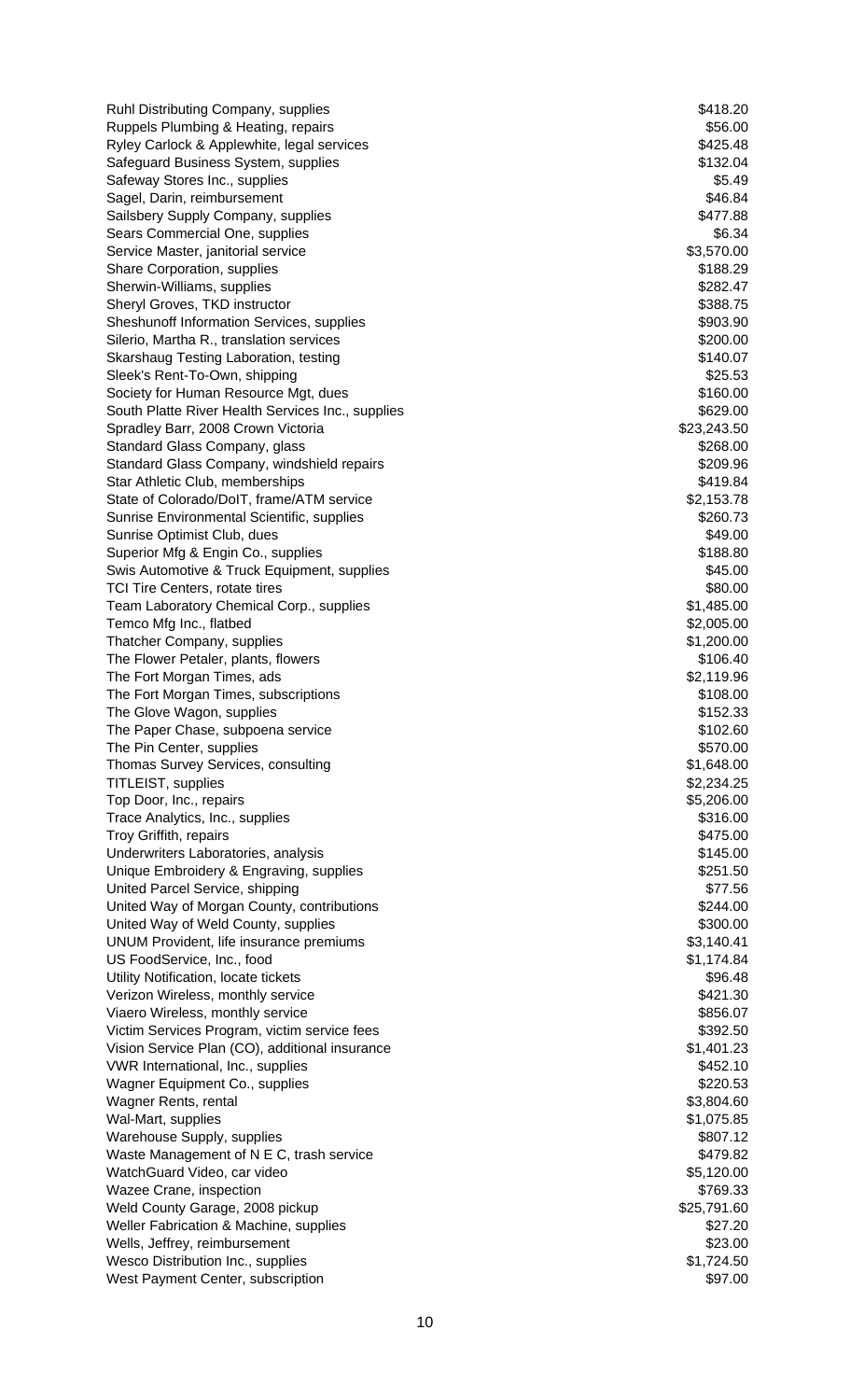| Westcrete Concrete Const., concrete replacement | \$8,727.65     |
|-------------------------------------------------|----------------|
| Western Area Power Admin, purchased power       | \$233,396.45   |
| Western Clean Up Corporation, haul mag chloride | \$1,500.00     |
| Westside Auto Parts, supplies                   | \$20.00        |
| Wheatland Fire Equipment, supplies              | \$4,698.66     |
| Wiggins Telephone Association, monthly service  | \$146.31       |
| Wilson Golf Division, supplies                  | \$4,094.91     |
| Xcel Energy, utilities                          | \$2,482.51     |
| Xerox Corporation, lease payment, copies        | \$749.33       |
| Young, Tara, fitness instructor                 | \$269.70       |
| Zane Gilmer, contracted labor                   | \$111.00       |
| Total Disbursements - March 2008                | \$2,774,211.76 |

# **Payroll Report – March 2008**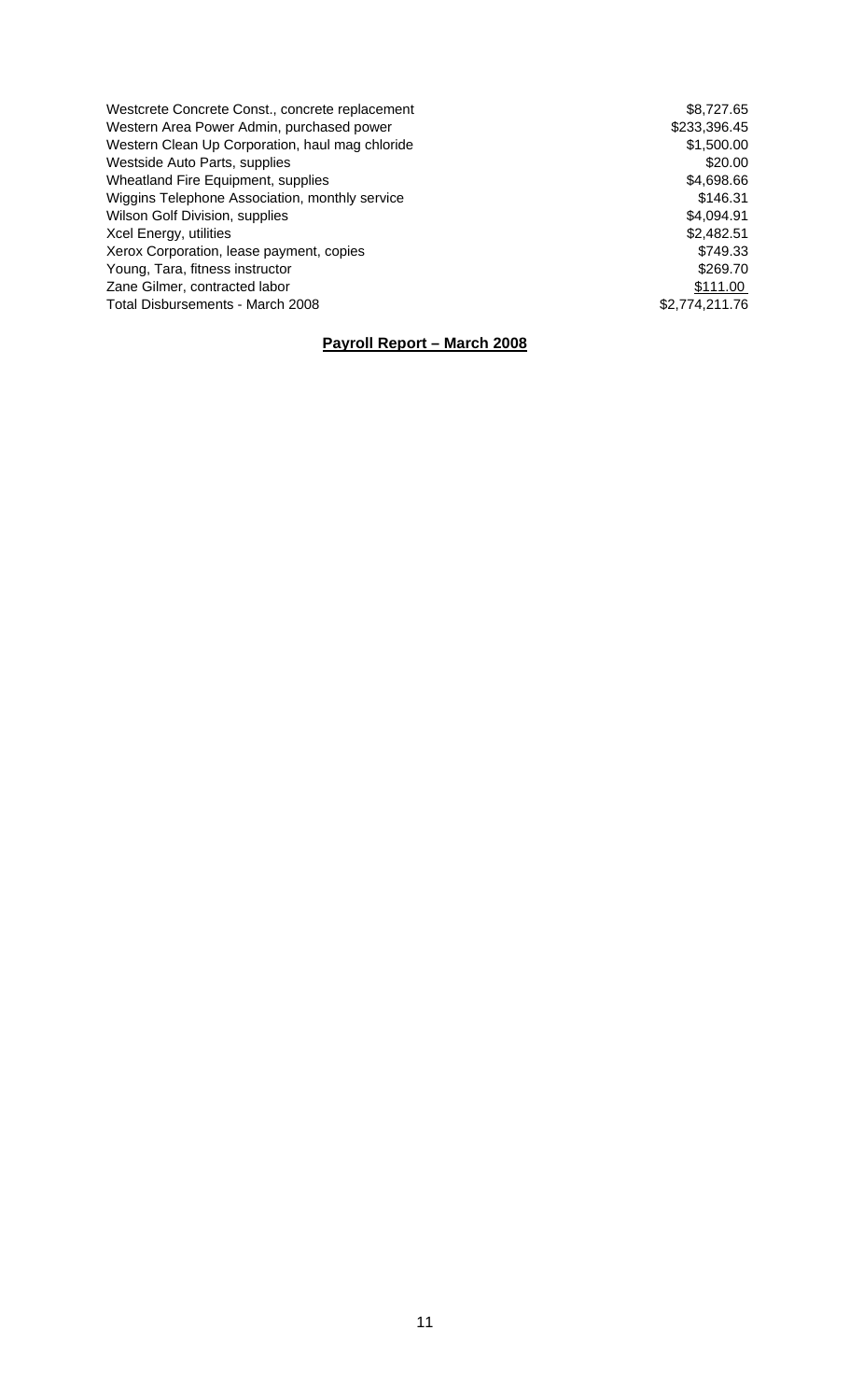| ALBRANDT, HERMAN, E      | \$1,640.10 | CRONE, JENNIFER, M     | \$982.93   |
|--------------------------|------------|------------------------|------------|
| ALBRANDT, HERMAN, E      | \$1,640.10 | CROSBY, DENISE, K      | \$891.86   |
| ARNDT, DAVID, A          | \$1,373.51 | CROSBY, DENISE, K      | \$862.53   |
| ARNDT, DAVID, A          | \$1,769.25 | DARNELL, JACK, L       | \$184.70   |
| ARROYO, MIGUEL, H        | \$688.89   | DAVIS, THOMAS, L       | \$1,756.31 |
| ARROYO, MIGUEL, H        | \$668.49   | DAVIS, THOMAS, L       | \$1,740.21 |
|                          |            |                        |            |
| BAIN, JOHN, D            | \$1,793.37 | DEAL, SHAROL, LYN      | \$90.55    |
| BAIN, JOHN, D            | \$2,193.79 | DEWEY, ALFRED, A       | \$999.53   |
| BASS, SHEILA, R          | \$911.04   | DEWEY, ALFRED, A       | \$909.61   |
| BASS, SHEILA, R          | \$897.19   | DIAZ, JOSIE, M         | \$1,079.99 |
| BEHRENDS, TONY, R        | \$1,042.01 | DIAZ, JOSIE, M         | \$1,079.99 |
|                          |            |                        |            |
| BEHRENDS, TONY, R        | \$1,128.41 | DIENER, POLLY, A       | \$70.30    |
| <b>BLACK, MARK, R</b>    | \$862.50   | DILLINGER, MICHAEL, D  | \$878.14   |
| BLACK, MARK, R           | \$826.56   | DILLINGER, MICHAEL, D  | \$842.61   |
| BOEHM, MILTON, L, III    | \$1,030.75 | DIXON, JENNIFER, ANN   | \$665.39   |
| BOEHM, MILTON, L, III    | \$928.77   | DIXON, JENNIFER, ANN   | \$592.46   |
| BOSLEY, CATHERINE, C     | \$1,149.68 | DOLL, ROGER, L         | \$1,433.36 |
|                          |            |                        |            |
| BOSLEY, CATHERINE, C     | \$902.08   | DOLL, ROGER, L         | \$1,378.70 |
| BOSTRON, CHRISTINA, R    | \$914.89   | DOUGLAS, RYAN, R       | \$1,023.93 |
| BOSTRON, CHRISTINA, R    | \$914.89   | DOUGLAS, RYAN, R       | \$1,010.98 |
| <b>BOWER, ROCKY</b>      | \$1,516.89 | DREESSEN, GARY, L      | \$1,642.83 |
| <b>BOWER, ROCKY</b>      | \$1,586.31 | DREESSEN, GARY, L      | \$1,611.63 |
| BRACKETT, CYNTHIA, L     | \$1,193.99 | DUKE, DOAK             | \$1,222.69 |
|                          |            |                        |            |
| BRACKETT, CYNTHIA, L     | \$1,193.99 | DUKE, DOAK             | \$1,347.79 |
| BRAGG, ROBERT, E         | \$861.54   | DUNEHOO, ANDREW, L     | \$1,064.60 |
| BRAGG, ROBERT, E         | \$874.83   | DUNEHOO, ANDREW, L     | \$1,007.62 |
| BRENEMAN, KENNETH, D, JR | \$1,567.37 | EDDY, GARY, AARON      | \$1,668.05 |
| BRENEMAN, KENNETH, D, JR | \$1,510.21 | EDDY, GARY, AARON      | \$1,584.87 |
| BRETZ, BARBARA, J        | \$799.97   | ELLIOTT, LINDA, SUE    | \$1,031.26 |
| BRETZ, BARBARA, J        | \$786.67   | ELLIOTT, LINDA, SUE    | \$999.08   |
| BRISTOL, DUANE, D        | \$1,432.86 |                        | \$1,179.90 |
|                          |            | ENGLISH, FELICIA, A    |            |
| BRISTOL, DUANE, D        | \$1,467.38 | ENGLISH, FELICIA, A    | \$1,179.90 |
| BROST, COLLETTE, J       | \$1,096.16 | ERICKSON, PAUL, D      | \$1,270.26 |
| BROST, COLLETTE, J       | \$1,015.51 | ERICKSON, PAUL, D      | \$1,250.43 |
| BROWN, STEVEN, J         | \$1,228.24 | ERTLE, ANDREA, E       | \$413.63   |
| BROWN, STEVEN, J         | \$1,509.13 | ERTLE, ANDREA, E       | \$413.63   |
| CANTIN, BRIAN, J         | \$1,408.89 | EURICH, VINCENT, CRAIG | \$1,849.25 |
| CANTIN, BRIAN, J         | \$1,433.90 | EURICH, VINCENT, CRAIG | \$1,523.09 |
|                          |            |                        |            |
| CANTIN, STEPHEN, J       | \$109.58   | EURICH, YOLANDA, L     | \$1,193.35 |
| CARR, LARRY, B           | \$1,451.57 | EURICH, YOLANDA, L     | \$1,166.86 |
| CARR, LARRY, B           | \$1,438.57 | EVINS, ROBERT, H       | \$1,437.43 |
| CAWLEY, DAVID, WAYNE     | \$652.58   | EVINS, ROBERT, H       | \$1,424.43 |
| CAWLEY, DAVID, WAYNE     | \$561.59   | EYESTONE, BEVERLY, J   | \$289.76   |
| CELESTINO, GILBERT       | \$390.96   | EYESTONE, BEVERLY, J   | \$289.76   |
| CHURCH, MITCHELL, M      | \$1,299.68 | FAJARDO, JACOB, K      | \$1,287.63 |
| CHURCH, MITCHELL, M      | \$680.74   | FAJARDO, JACOB, K      | \$1,666.76 |
|                          |            |                        |            |
| CHWIEDOR, LUKE, R        | \$875.57   | FAZ, ELISEO            | \$573.47   |
| CHWIEDOR, LUKE, R        | \$875.55   | FAZ, ELISEO            | \$642.08   |
| CLARK, MARK, C           | \$1,233.69 | FRASIER, CADY          | \$131.24   |
| CLARK, MARK, C           | \$1,242.09 | FRASIER, CADY          | \$152.40   |
| COFFIN, CLINTON, M       | \$1,164.04 | FRIES, JANE, E         | \$1,188.54 |
| COFFIN, CLINTON, M       | \$1,132.86 | FRIES, JANE, E         | \$1,046.92 |
| COOK,CORY, V             | \$816.76   | FRITZLER, GARY, L      | \$1,131.75 |
|                          |            |                        | \$997.83   |
| COOK,CORY,V              | \$779.02   | FRITZLER, GARY, L      |            |
| COOK, ERIK, A            | \$906.30   | FRYE, CYNTHIA, L       | \$434.08   |
| COOK, ERIK, A            | \$875.12   | FRYE, CYNTHIA, L       | \$385.20   |
| COOLEY, ESTHER, R        | \$135.92   | GAGLIANO, ANTHONY, M   | \$1,147.29 |
| COOLEY, ESTHER, R        | \$159.36   | GAGLIANO, ANTHONY, M   | \$1,140.87 |
| COOPER, NIKKIE, A        | \$1,007.65 | GARCIA, CARLOS, R      | \$456.88   |
| COOPER, NIKKIE, A        | \$1,007.64 | GARCIA, CARLOS, R      | \$456.89   |
| COUP, KURT               | \$1,091.52 | GARCIA, WILLIAM, P     | \$1,118.01 |
|                          |            |                        |            |
| <b>COUP, KURT</b>        | \$1,008.11 | GARCIA, WILLIAM, P     | \$1,106.16 |
| COVEY, ROBERT, V         | \$874.34   | GARVIN, SIMONE, F      | \$37.50    |
| COVEY, ROBERT, V         | \$887.64   | GARVIN, SIMONE, F      | \$37.50    |
| CRONE, JARED, R          | \$1,483.24 | GIVENS, DREW, A        | \$1,111.66 |
| CRONE, JARED, R          | \$1,483.24 | GIVENS, DREW, A        | \$1,039.80 |
| CRONE, JENNIFER, M       | \$1,005.86 | GIVENS, MATTHEW, L     | \$1,254.81 |
|                          |            |                        |            |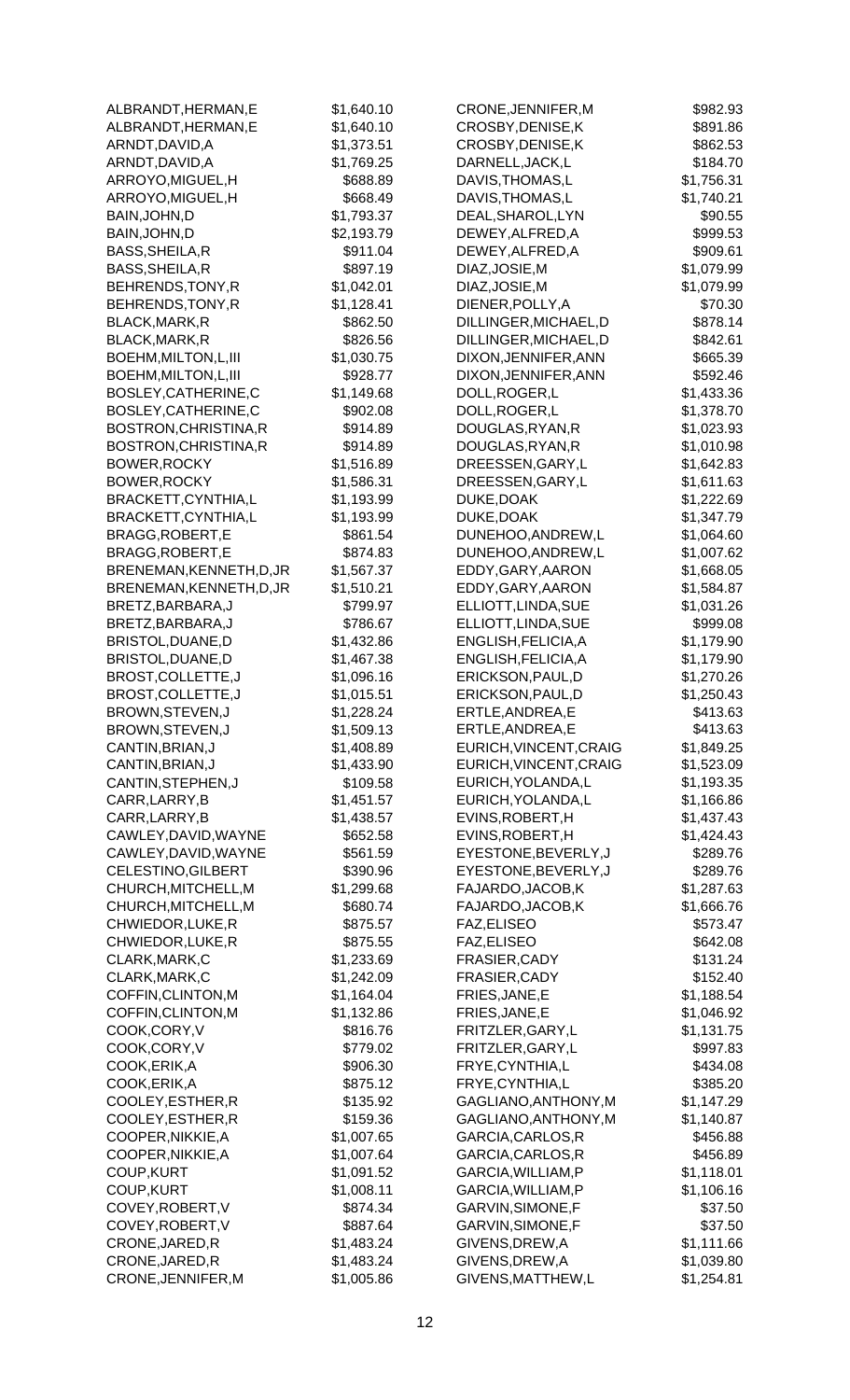| GIVENS, MATTHEW, L     | \$1,241.81 | LATOSKI, DALENE, W     | \$495.46   |
|------------------------|------------|------------------------|------------|
| GLEASON, MICHAEL, D    | \$913.58   | LATOSKI, DALENE, W     | \$532.35   |
|                        |            |                        |            |
| GLEASON, MICHAEL, D    | \$913.58   | LEBSOCK,LISA,L         | \$504.87   |
| GREENWOOD, TREVOR, S   | \$1,195.65 | LEBSOCK,LISA,L         | \$504.87   |
| GREENWOOD, TREVOR, S   | \$1,195.65 | LEWIS, SHANNAN, K      | \$739.25   |
| GUGGENMOS, BRENDA, J   | \$1,136.67 | LEWIS, SHANNAN, K      | \$739.25   |
|                        |            |                        |            |
| GUGGENMOS, BRENDA, J   | \$1,136.67 | LINDSEY, CURTIS, C     | \$983.19   |
| HAMILTON, CORY, R      | \$1,048.65 | LINDSEY, CURTIS, C     | \$907.49   |
| HAMILTON, CORY, R      | \$1,048.65 | LINTON, DOUGLAS, A     | \$1,797.40 |
|                        |            |                        |            |
| HARBART, VERNON, E     | \$1,292.17 | LINTON, DOUGLAS, A     | \$1,774.48 |
| HARBART, VERNON, E     | \$1,292.17 | LORENZINI, WILLIAM, D  | \$1,548.74 |
| HARNED, HARRY, R       | \$1,040.57 | LORENZINI, WILLIAM, D  | \$1,605.13 |
|                        |            |                        |            |
| HARNED, HARRY, R       | \$1,156.26 | LUCERO, DOMINICK, G    | \$1,236.03 |
| HASTINGS, DANIEL, J    | \$853.58   | LUCERO, DOMINICK, G    | \$1,379.27 |
| HASTINGS, DANIEL, J    | \$853.58   | MALONE, TIMOTHY, A     | \$1,169.17 |
|                        |            |                        |            |
| HEATON, TERRY, R       | \$1,152.47 | MALONE, TIMOTHY, A     | \$1,130.16 |
| HEATON, TERRY, R       | \$1,217.42 | MARQUEZ, AMELIA, G     | \$534.24   |
| HECKER, CHRISTIAN, J   | \$479.19   | MARQUEZ, AMELIA, G     | \$504.81   |
|                        |            |                        |            |
| HECKER, CHRISTIAN, J   | \$469.65   | MASSENGALE, DAVID, M   | \$1,009.78 |
| HECKER, MICHAEL, E     | \$1,710.63 | MASSENGALE, DAVID, M   | \$1,050.76 |
| HECKER, MICHAEL, E     | \$1,476.81 | MCALISTER, TERRY, L    | \$92.35    |
|                        |            |                        |            |
| HICKS, MOLLY, D        | \$947.45   | MCCLURE, STEPHEN, D    | \$1,084.85 |
| HICKS, MOLLY, D        | \$938.35   | MCCLURE, STEPHEN, D    | \$1,048.81 |
| HOBBS, CHARLES, M      | \$1,164.32 | MCFARLAND, THOMAS, J   | \$1,120.55 |
|                        |            |                        |            |
| HOBBS, CHARLES, M      | \$1,142.39 | MCFARLAND, THOMAS, J   | \$1,146.87 |
| HOFF, CAROLE, B        | \$542.40   | MEEKS, DANIEL, E       | \$964.52   |
| HOFF, CAROLE, B        | \$572.63   | MEEKS, DANIEL, E       | \$971.78   |
|                        |            |                        |            |
| HOFMAN, DOUGLAS, DALE  | \$1,468.53 | MERRILL, PATRICK, L    | \$1,723.93 |
| HOFMAN, DOUGLAS, DALE  | \$1,450.35 | MERRILL, PATRICK, L    | \$1,723.93 |
| HOLDEN, SONJA, L       | \$550.41   | MILLER, KEVIN, W       | \$1,315.05 |
| HOLDEN, SONJA, L       | \$540.72   | MILLER, KEVIN, W       | \$1,315.05 |
|                        |            |                        |            |
| HOLT, MARY, A          | \$913.66   | MILLER, UNA, J         | \$497.99   |
| HOLT, MARY, A          | \$894.71   | MILLER, UNA, J         | \$425.53   |
| HORST, ELDON, R        | \$932.65   | MOLINA, BASIL, JR      | \$1,234.64 |
|                        |            |                        |            |
| HORST, ELDON, R        | \$919.65   | MOLINA, BASIL, JR      | \$1,220.83 |
| HOSIER, DARELD         | \$1,171.25 | MOONEY, KENNETH, D, JR | \$1,115.30 |
| HOSIER, DARELD         | \$1,171.25 | MOONEY, KENNETH, D, JR | \$1,104.28 |
|                        |            |                        |            |
| HOSIER, MICHAEL, L     | \$1,077.15 | MUSGRAVE, LEA, CONNIE  | \$1,336.10 |
| HOSIER, MICHAEL, L     | \$1,099.42 | MUSGRAVE, LEA, CONNIE  | \$1,286.36 |
| HOWARD, BETHRY JAN     | \$20.66    | NICKELL, CLAUDIA, T    | \$1,110.44 |
|                        |            |                        |            |
| HOWARD, BETHRY JAN     | \$23.84    | NICKELL, CLAUDIA, T    | \$1,076.80 |
| JANSMA, KENNETH, A     | \$1,127.80 | OCANAS, ELEAZAR, JR    | \$1,156.90 |
| JANSMA, KENNETH, A     | \$1,383.12 | OCANAS, ELEAZAR, JR    | \$1,047.00 |
| JONES, PRISCILLA, K    | \$1,908.69 | PADGETT, MATTHEW, R    | \$1,638.85 |
|                        |            |                        |            |
| JONES, PRISCILLA, K    | \$1,908.69 | PADGETT, MATTHEW, R    | \$1,482.36 |
| JURGEMEYER, MARNE, K   | \$1,290.12 | PAGE, LANNY            | \$1,010.51 |
| JURGEMEYER, MARNE, K   | \$1,284.01 | PAGE, LANNY            | \$940.73   |
|                        |            |                        |            |
| KABER, JOSHUA, A       | \$1,083.56 | PARKS, JAMES, A        | \$1,032.87 |
| KABER, JOSHUA, A       | \$1,254.96 | PARKS, JAMES, A        | \$1,004.99 |
| KARAS, JONATHAN, P     | \$1,910.95 | PECK, ROGER, D         | \$885.73   |
|                        |            |                        |            |
| KARAS, JONATHAN, P     | \$1,758.37 | PECK, ROGER, D         | \$881.62   |
| KIRKENDALL, MICHAEL, E | \$1,254.12 | PEREZ, DELPHINA, L     | \$543.74   |
| KIRKENDALL, MICHAEL, E | \$1,241.12 | PEREZ, DELPHINA, L     | \$556.87   |
|                        |            | PERKINS, JANE, L       | \$1,000.16 |
| KITZMAN, CAMILLA, A    | \$233.75   |                        |            |
| KITZMAN, CAMILLA, A    | \$231.27   | PERKINS, JANE, L       | \$983.71   |
| KITZMAN, KATHERINE, A  | \$115.28   | PETERSEN, RODNEY, E    | \$270.44   |
| KITZMAN, KATHERINE, A  | \$77.87    | PETRINO, TRAVIS, A     | \$1,032.28 |
|                        |            |                        |            |
| KLASSEN, TAWNYA, M     | \$990.14   | PETRINO, TRAVIS, A     | \$1,032.28 |
| KLASSEN, TAWNYA, M     | \$847.37   | PORTEUS, CHARLES, T    | \$1,242.96 |
| KOPETZKY, ROBERT, E    | \$1,152.40 | PORTEUS, CHARLES, T    | \$1,204.55 |
|                        |            |                        |            |
| KOPETZKY, ROBERT, E    | \$1,208.24 | POWERS, JAMES, A       | \$98.55    |
| KORRELL, DAWN, L       | \$985.43   | PREISENDORF, DAVE, K   | \$655.56   |
| KORRELL, DAWN, L       | \$985.43   | PREISENDORF, DAVE, K   | \$655.56   |
|                        |            |                        |            |
| KURETICH, KEITH        | \$2,221.81 | PRENTICE, JODY, L      | \$1,659.43 |
| KURETICH, KEITH        | \$2,106.67 | PRENTICE, JODY, L      | \$1,639.01 |
| LARSON, ANGELA, J      | \$937.48   | PRESTON, GREGORY       | \$588.58   |
| LARSON, ANGELA, J      | \$928.40   | PRESTON, GREGORY       | \$560.57   |
|                        |            |                        |            |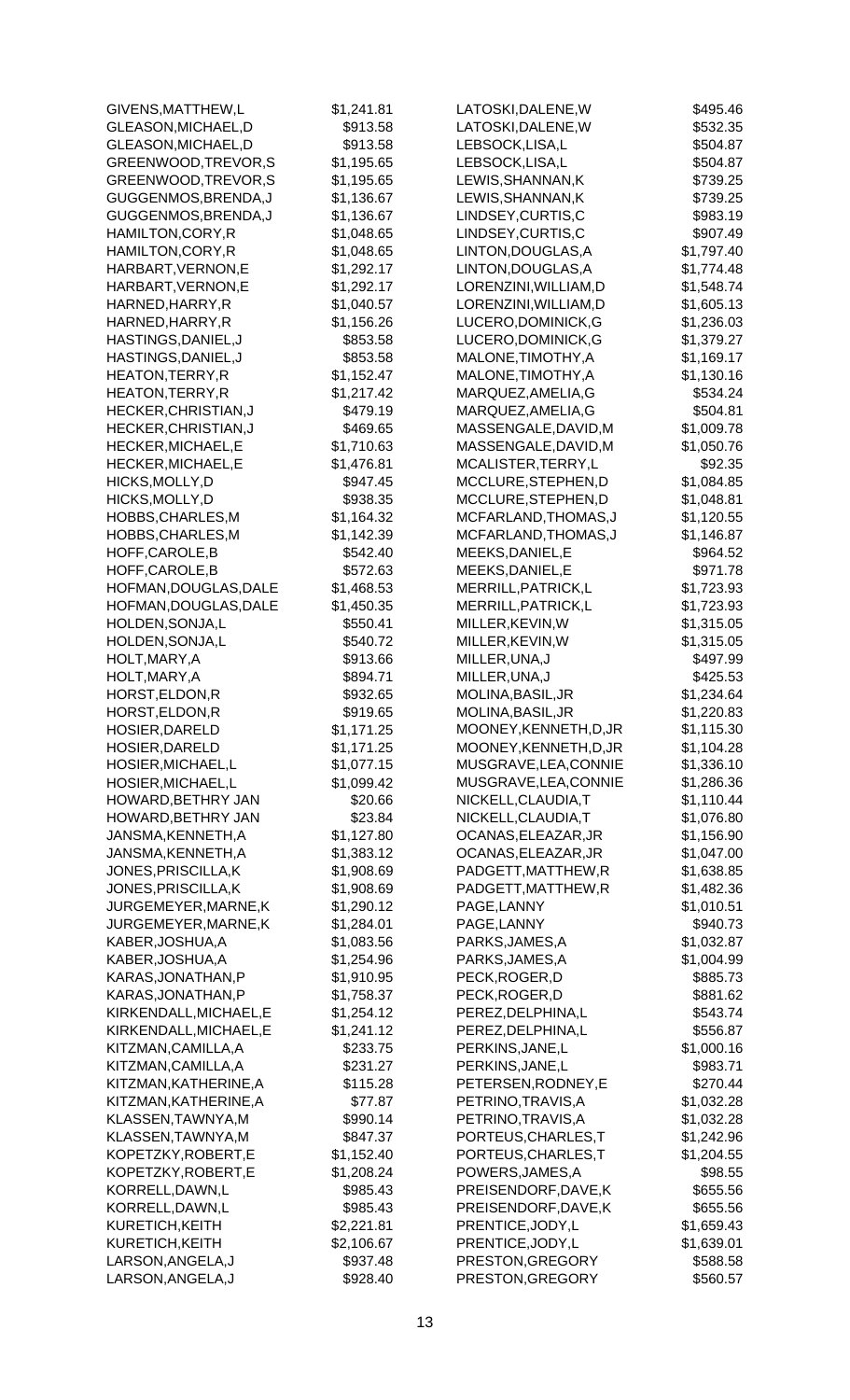| PROCUNIER, KEN         | \$1,851.52 | VOSBURG, STEPHEN, DALE     | \$1,168.18   |
|------------------------|------------|----------------------------|--------------|
| PROCUNIER, KEN         | \$1,812.93 | VOSBURG, STEPHEN, DALE     | \$1,298.02   |
| RAGER, RONALD, LEE     | \$118.37   | WALES, MICHAEL, C          | \$684.87     |
| RAMSTETTER, JULIE, ANN | \$1,003.24 | WALES, MICHAEL, C          | \$693.89     |
| RAMSTETTER, JULIE, ANN | \$1,052.42 | WALKER, CHRISTOPHER, E     | \$798.82     |
| REEDER, DANIEL, J      | \$973.02   | WALKER, CHRISTOPHER, E     | \$806.29     |
| REEDER, DANIEL, J      | \$869.80   | WALKER, ELLA, MAE          | \$773.64     |
|                        |            |                            |              |
| RHOADES, JONATHAN, M   | \$1,530.63 | WALKER, ELLA, MAE          | \$761.81     |
| RHOADES, JONATHAN, M   | \$3,010.81 | WALKER, JOSHUA, J          | \$923.48     |
| RICHARDSON, TONYA, S   | \$866.63   | WALKER, JOSHUA, J          | \$813.55     |
| RICHARDSON, TONYA, S   | \$858.00   | WALKER, TINA, LEE          | \$873.38     |
| RICO, JORGE, JR        | \$753.24   | WALKER, TINA, LEE          | \$825.37     |
| RICO, JORGE, JR        | \$733.12   | WALTER, BARRY, E, III      | \$275.23     |
| RICO, ROBERTO          | \$761.83   | WEESE, BRADLEY, L          | \$391.37     |
| RICO, ROBERTO          | \$457.49   | WEESE, BRADLEY, L          | \$194.52     |
| RIGGS, JASON, L        | \$1,176.12 | WEIMER, ROBERT, LEROY      | \$1,871.69   |
|                        |            |                            |              |
| RIGGS, JASON, L        | \$1,161.17 | WEIMER, ROBERT, LEROY      | \$1,831.87   |
| RODARTE, BERNARD       | \$1,044.51 | WELLS, JEFFREY, A          | \$3,085.18   |
| RODARTE, BERNARD       | \$1,097.41 | WELLS, JEFFREY, A          | \$3,085.18   |
| RODRIGUEZ, FELIX, R    | \$1,232.22 | WILLIS, JAMES, L           | \$1,269.22   |
| RODRIGUEZ, FELIX, R    | \$1,369.88 | WILLIS, JAMES, L           | \$1,427.37   |
| RODRIGUEZ, MANUEL, P   | \$557.05   | WINBERG, CHERYL, A         | \$983.77     |
| RODRIGUEZ, MANUEL, P   | \$429.81   | WINBERG, CHERYL, A         | \$969.35     |
| RODRIQUEZ, ALICE       | \$197.08   | WINDSHEIMER, GAIL          | \$183.85     |
| RODRIQUEZ, ALICE       | \$207.40   | WINDSHEIMER, GAIL          | \$93.09      |
|                        |            |                            |              |
| SAGEL, DARIN, L        | \$1,691.26 | WRIGHT, KENNETH, L         | \$1,044.21   |
| SAGEL, DARIN, L        | \$1,714.57 | WRIGHT, KENNETH, L         | \$1,018.21   |
| SAGEL, ERIK, H         | \$997.56   | WUNSCH, TIMOTHY, A         | \$972.92     |
| SAGEL, ERIK, H         | \$972.99   | WUNSCH, TIMOTHY, A         | \$1,152.99   |
| SCHAFER, TERRI, P      | \$90.55    | ZARBOCK, JIMMIE, L         | \$1,461.61   |
| SCHLEGEL, ALBERT, C    | \$994.23   | ZARBOCK, JIMMIE, L         | \$1,435.61   |
| SCHLEGEL, ALBERT, C    | \$1,076.42 | ZWETZIG, TODD, E           | \$1,111.39   |
| SCHOSSOW, DOUGLAS, W   | \$1,520.06 | ZWETZIG, TODD, E           | \$1,522.08   |
| SCHOSSOW, DOUGLAS, W   | \$1,495.56 | Total Payroll - March 2008 | \$384,359.71 |
| SCOTT, DONNA, ELAINE   | \$999.33   |                            |              |
| SCOTT, DONNA, ELAINE   | \$937.15   |                            |              |
|                        |            |                            |              |
| SHARP, LOREN, G        | \$1,012.10 |                            |              |
| SHARP, LOREN, G        | \$1,302.64 |                            |              |
| SHEDD, DONALD, A       | \$1,715.90 |                            |              |
| SHEDD, DONALD, A       | \$1,697.10 |                            |              |
| SIMMONS, ALBERTA, M    | \$97.55    |                            |              |
| SIMONDS, STEPHEN, D    | \$371.10   |                            |              |
| SIMONDS, STEPHEN, D    | \$425.94   |                            |              |
| SIMPSON, JOHN, R       | \$1,172.69 |                            |              |
| SIMPSON, JOHN, R       | \$1,116.72 |                            |              |
| SMEESTER, ZEBULUN      | \$1,087.92 |                            |              |
|                        | \$1,096.47 |                            |              |
| SMEESTER, ZEBULUN      |            |                            |              |
| SMITH, ERIC, R         | \$1,100.39 |                            |              |
| SMITH, ERIC, R         | \$1,109.21 |                            |              |
| SNYDER, BLAKE, J       | \$1,189.98 |                            |              |
| SNYDER, BLAKE, J       | \$1,329.87 |                            |              |
| SPENCER, SHARYN, L     | \$677.54   |                            |              |
| SPENCER, SHARYN, L     | \$616.34   |                            |              |
| STRAND, ANDREA, J      | \$1,526.66 |                            |              |
| STRAND, ANDREA, J      | \$1,495.48 |                            |              |
| TADOLINI, CHRISTINA, L | \$1,270.25 |                            |              |
| TADOLINI, CHRISTINA, L | \$1,202.32 |                            |              |
| TUCKER, DONALD, J      | \$1,209.74 |                            |              |
|                        |            |                            |              |
| TUCKER, DONALD, J      | \$1,268.91 |                            |              |
| TURNER, JOHN, W        | \$1,659.58 |                            |              |
| TURNER, JOHN, W        | \$2,367.35 |                            |              |
| VANNOY, JULIE, A       | \$419.51   |                            |              |
| VANNOY, JULIE, A       | \$419.52   |                            |              |
| VAZQUEZ, LUIS, C       | \$1,096.87 |                            |              |
| VAZQUEZ,LUIS,C         | \$1,142.10 |                            |              |
| VERHAAG, DEANNA, L     | \$1,304.75 |                            |              |
| VERHAAG, DEANNA, L     | \$1,304.75 |                            |              |
|                        |            |                            |              |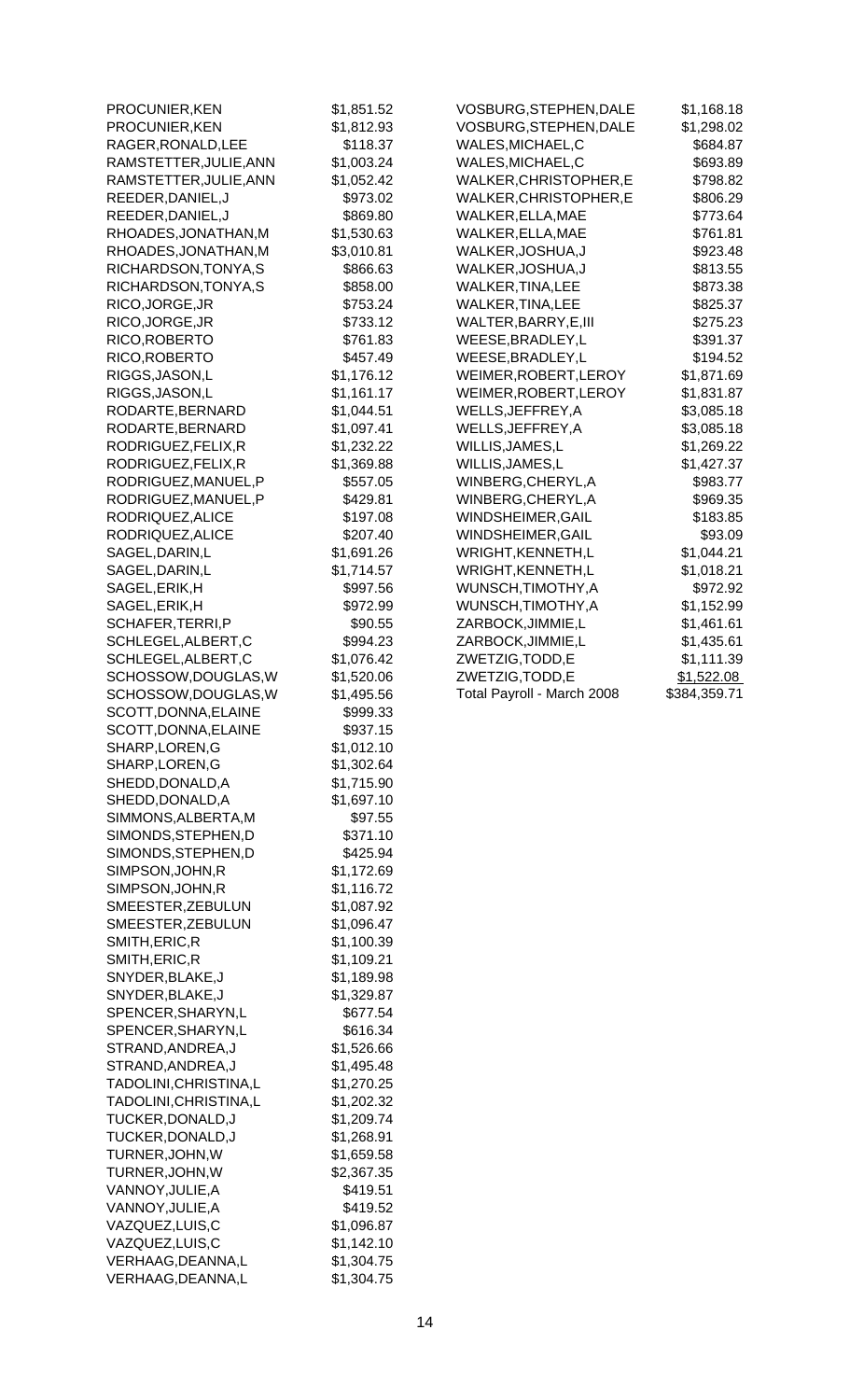- C. Approve the Application for Renewal of a Hotel and Restaurant Liquor License for Escorza Family LLC, dba El Rancho Alegre, located at 129 and 131 West Kiowa, with a clear police investigation report.
- D. Approve the Resolution Authorizing the Request for Assistance, Assurance of Sufficient Funds, and Appointing Pat Merrill as the Project Director for the Grant Program Provided by the Colorado Aeronautical Board.

## **RESOLUTION NO 08 04 06**

## **AUTHORIZING THE REQUEST FOR ASSISTANCE, ASSURANCE OF SUFFICIENT FUNDS, AND APPOINTING PAT MERRILL AS THE PROJECT DIRECTOR FOR THE GRANT PROGRAM PROVIDED BY THE COLORADO AERONAUTICAL BOARD**

WHEREAS, The General Assembly of the State of Colorado declared in Title 43 of the Colorado Revised Statutes, Article 10, 1991 in C.R.S. 43-10-101 (the Act) "…that there exists a need to promote the safe operations and accessibility of general aviation in this state; that improvements to general aviation transportation facilities will promote diversified economic development across the state; and that accessibility to airport facilities for residents of this state is crucial in the event of a medical or other type of emergency…"; and,

WHEREAS**,** the Act created the Colorado Aeronautical Board ("the Board") to establish policy and procedures for distribution of monies in the Aviation Fund and created the Division of Aeronautics ("the Division") to carry out the directives of the Board, including technical and planning assistance to airports and the administration of the state aviation system grant program. SEE C.R.S. 43-10-103 and C.R.S. 43-10-105 and C.R.S. 43-108.5 of the Act.

WHEREAS, any entity operating a public-accessible airport in the state may file an application for and be recipient of a grant to be used solely for aviation purposes. The Division is authorized to assist such airports as request assistance by means of a Resolution passed by the applicant's duly-authorized governing body, which understands that all funds shall be used exclusively for aviation purposes and that it will comply with all grant procedures and requirements as defined in the Division's Grant Program Project Management Manual, revised 1999, ("the Manual").

NOW, THEREFORE, BE IT RESOLVED BY THE CITY COUNCIL OF THE CITY OF FORT MORGAN, COLORADO:

The City of Fort Morgan, as a duly authorized governing body of the grant applicant, hereby formally requests assistance from the Colorado Aeronautical Board and the Division of Aeronautics in the form of a state aviation system grant. The City of Fort Morgan states that such grant shall be used solely for aviation purposes, as determined by the State, and as generally described in the Application.

Each airport-operating entity that applies for and accepts a grant that it thereby makes a **COMMITMENT** 

- a) To keep the airport facility accessible to, and open to, the public during the entire useful life of the grant funded improvements/equipment; or
- b) To reimburse the Division for any unexpired useful life of the improvements/equipment, or a pro-rata basis.

By signing this grant agreement, the applicant commits to keep open and accessible for public use all grant funded facilities, improvements and services for their useful life, as determined by the Division and stated in the Grant Agreement.

# FURTHER BE IT RESOLVED:

Sec. 1: That the City of Fort Morgan hereby designates Pat Merrill as the Project Director, as described in the Manual and authorizes the Project Director to act in all matters relating to the work project proposed in the Application in its behalf, including executions of the grant contract.

Sec. 2: The City of Fort Morgan has appropriated or will appropriate or otherwise make available in a timely manner all funds, if any, that are required to be provided by the Applicant under the terms and conditions of the grant contract.

Sec. 3: The City of Fort Morgan hereby accepts all guidelines, procedures, standards and requirements described in the Manual as applicable to the performance of the grant work and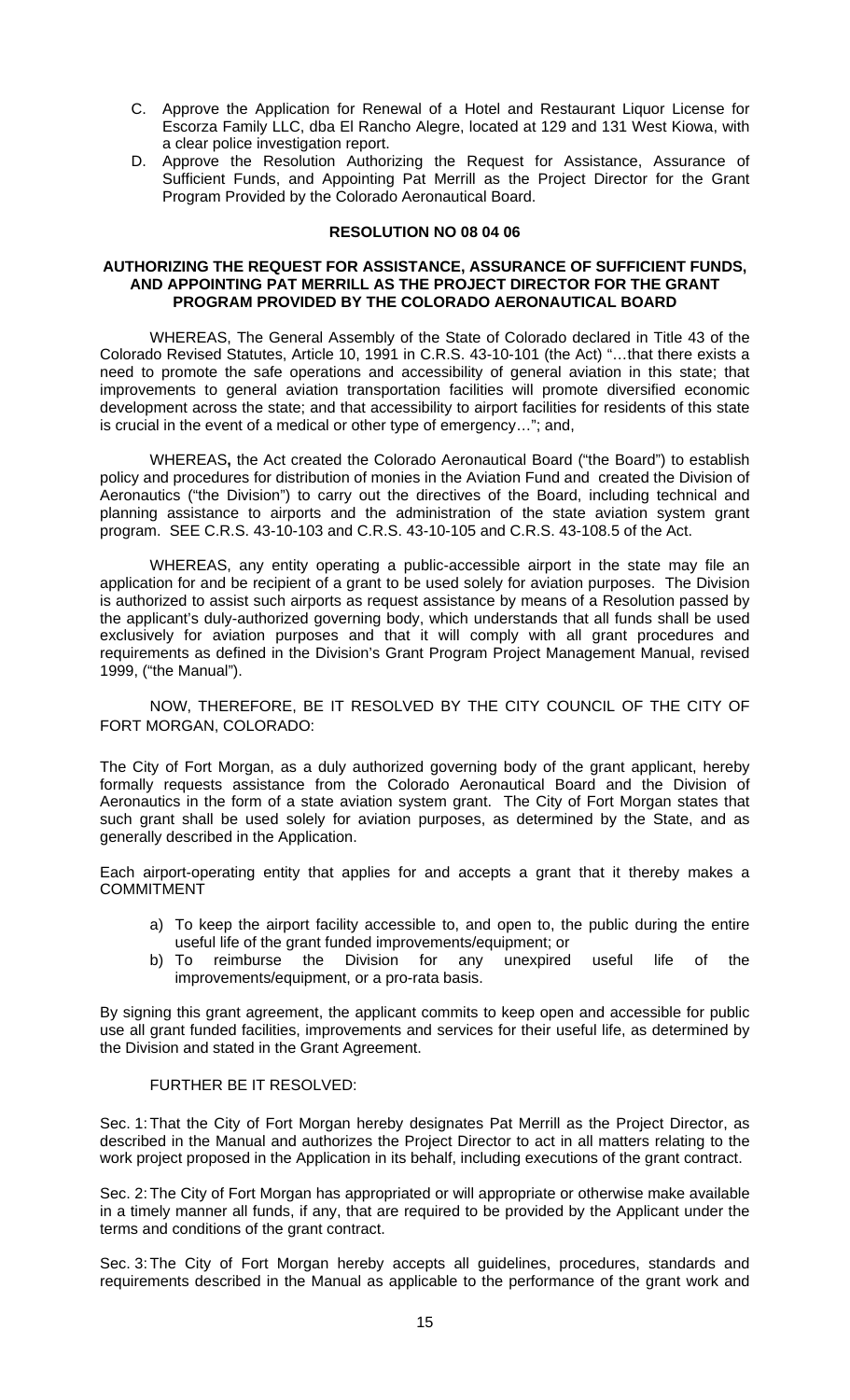hereby approves the grant contract submitted by the State, including all terms and conditions contained therein.

INTRODUCED, PASSED, APPROVED AND ADOPTED this 15<sup>th</sup> day of April, 2008, the vote upon roll call being as follows:

Ayes: Mayor Darnell; Councilmembers Deal, McAlister, Powers, Schafer, Shaver and Simmons.

Nays: None.

Absent /Abstain: None

THE CITY COUNCIL OF THE CITY OF FORT MORGAN, COLORADO

By: /s/ Mayor Jack Darnell

[SEAL]

ATTEST:

/s/ Andrea Strand, City Clerk

| STATE OF COLORADO       |     |                    |
|-------------------------|-----|--------------------|
| <b>COUNTY OF MORGAN</b> | SS. | <b>CERTIFICATE</b> |
| CITY OF FORT MORGAN     |     |                    |

 I, Andrea Strand, City Clerk of the City of Fort Morgan, Colorado, do hereby certify that the above and foregoing Resolution is a true, perfect and complete copy of the Resolution adopted by the City Council and is identical to the original thereof appearing in the official records of the City of Fort Morgan, Colorado, and that the same has not been, since its adoption, in any respect, rescinded or amended.

 IN TESTIMONY WHEREOF, I have hereunto set my hand and affixed the seal of the City of Fort Morgan this  $16<sup>th</sup>$  day of April, 2008.

# /s/ Andrea Strand, City Clerk

All matters listed under Item 9, Consent Agenda, are considered routine business by the Council and will be enacted with a single motion and a single vote by roll call. There will be no separate discussion of these items. If discussion is deemed necessary, that item should be removed from the Consent Agenda and considered separately.

PASSED, APPROVED AND ADOPTED this 15<sup>th</sup> day of April, 2008, the vote upon roll call being as follows: Ayes: Mayor Darnell; Councilmembers Deal, McAlister, Powers, Schafer, Shaver and Simmons. Nays: none.

#### **PUBLIC COMMENT / AUDIENCE PARTICIPATION – FOR ITEMS NOT ON THE AGENDA**

Lana Schamberger who resides at 19264 County Road B, Fort Morgan, was observing the Council meeting for a local government class.

### **REPORTS BY OFFICIALS AND STAFF**

The following Directors provided written reports to Council: Acting City Manager Kuretich Police Lieutenant Sagel Utility Directors Dreessen and Weimer Community Development Director Merrill Community Service Director Shedd Human Resources and Risk Management Director Prentice Network Administrator Herman Albrandt Fort Morgan Volunteer Fire Department Municipal Court City Clerk Andrea Strand

Attorney Wells provided a verbal report to Council concerning the ongoing issue with *The Fort Morgan Times*. He stated that mediation was not accepted by the newspaper. Discovery